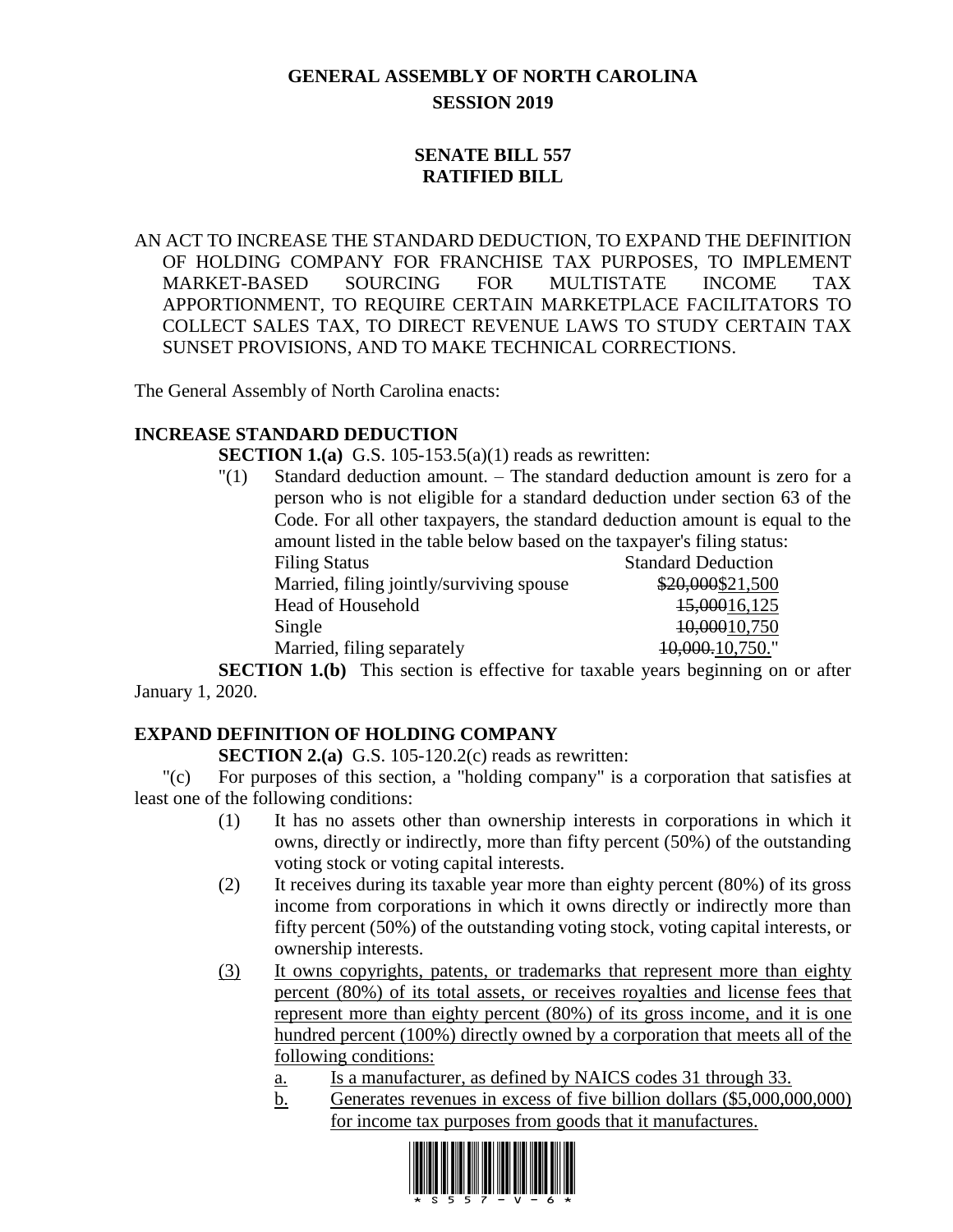c. Includes in its net worth, as determined under G.S. 105-122(b), an investment in a subsidiary that owns copyrights, patents, or trademarks."

**SECTION 2.(b)** This section is effective for taxable years beginning on or after January 1, 2020, and applicable to the calculation of franchise tax reported on the 2019 and later corporate income tax returns.

# **USE MARKET-BASED SOURCING FOR MULTISTATE INCOME TAX APPORTIONMENT**

**SECTION 3.(a)** G.S. 105-130.4 reads as rewritten:

# "**§ 105-130.4. Allocation and apportionment of income for corporations.**

…  $(l)$  (1)  $\left(1\right)$ Sales Factor. – The sales factor is a fraction, the numerator of which is the total sales of the corporation in this State during the income year, and the denominator of which is the total sales of the corporation everywhere during the income year. Notwithstanding any other provision under this Part, the receipts from any casual sale of property shall be excluded from both the numerator and the denominator of the sales factor. Where a corporation is not taxable in another state on its apportionable income but is taxable in another state only because of nonapportionable income, all sales shall be treated as having been made in this State.

Receipts are in this State if the taxpayer's market for the receipts is in this State. If the market for a receipt cannot be determined, the state or states of assignment shall be reasonably approximated. In a case in which a taxpayer cannot ascertain the state or states to which receipts of a sale are to be assigned through the use of a method of reasonable approximation, the receipts must be excluded from the denominator of a taxpayer's sales factor. Except as otherwise provided by this section, a taxpayer's market for receipts is in this State as provided below:

- (1) In the case of sale, rental, lease, or license of real property, if and to the extent the property is located in this State.
- (2) Sales of tangible personal property are in this State if the property is received in this State by the purchaser. In the case of delivery of goods by common carrier or by other means of transportation, including transportation by the purchaser, the place at which the goods are ultimately received after all transportation has been completed shall be considered as the place at which the goods are received by the purchaser. Direct delivery into this State by the taxpayer to a person or firm designated by a purchaser from within or without the State shall constitute delivery to the purchaser in this State. In the case of rental, lease, or license of tangible personal property, if and to the extent the property is located in this State.
- (3) Other sales are in this State if any of the following occur:In the case of sale of tangible personal property, if and to the extent the property is received in this State by the purchaser. In the case of delivery of goods by common carrier or by other means of transportation, including transportation by the purchaser, the place at which the goods are ultimately received after all transportation has been completed is considered the place at which the goods are received by the purchaser. Direct delivery into this State by the taxpayer to a person or firm designated by a purchaser from within or without the State constitutes delivery to the purchaser in this State.
	- a. The receipts are from real or tangible personal property located in this State, and includes receipts from incidental services sold as part of, or in connection with, the sale of tangible personal property in this State.
	- b. The receipts are from intangible property and are received from sources within this State.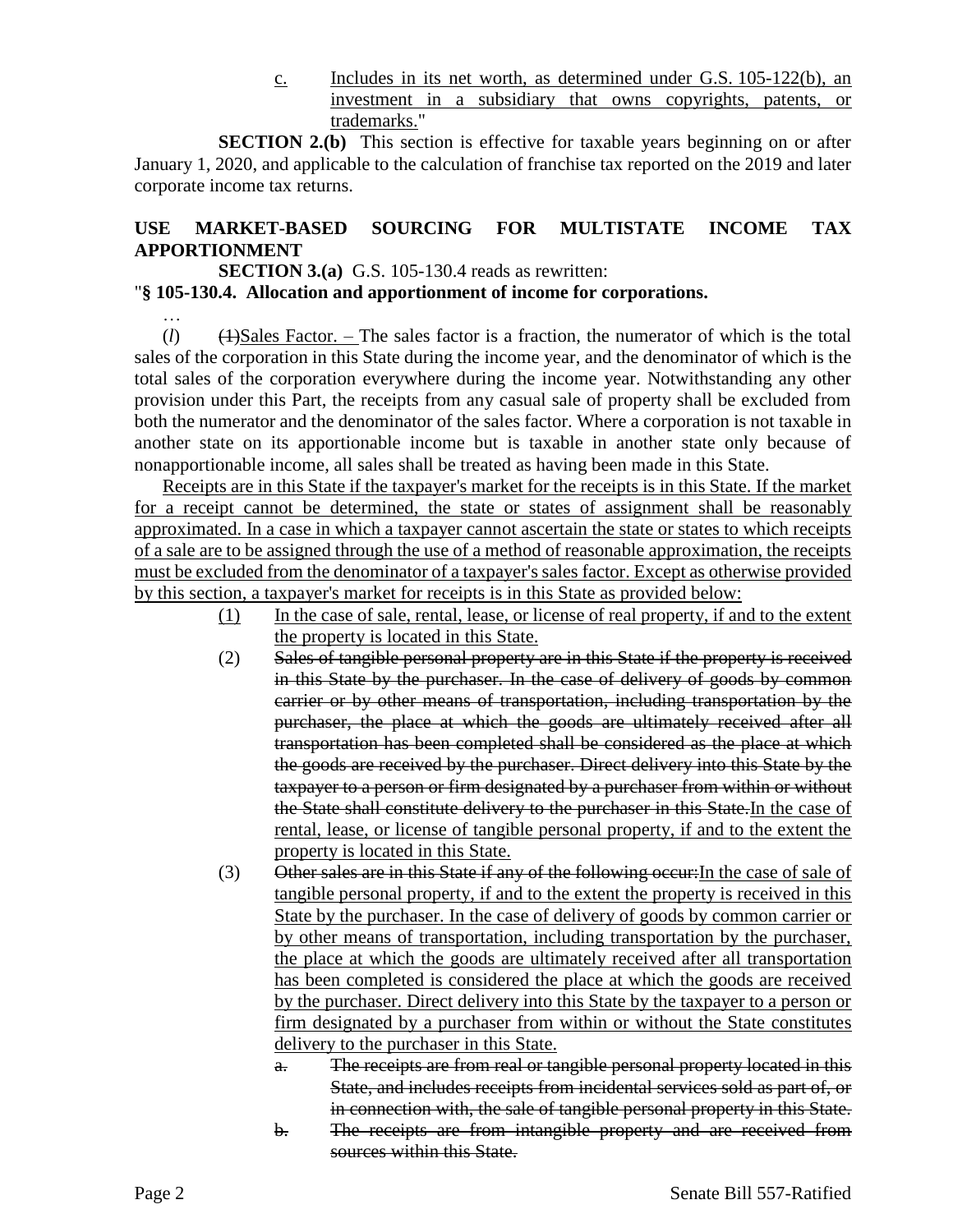- c. The receipts are from services and the income-producing activities are in this State. For the purposes of this subdivision, an "income-producing activity" means an activity directly performed by the taxpayer or its agents for the ultimate purpose of generating the sale of the service. Receipts from income-producing activities performed within and without this State are attributed to this State in proportion to the income-producing activities performed in this State to total income-producing activities performed everywhere that generate the sale of service.
- (4) In the case of sale of a service, if and to the extent the service is delivered to a location in this State.
- (5) In the case of intangible property that is rented, leased, or licensed, if and to the extent the property is used in this State. Intangible property utilized in marketing a good or service to a consumer is "used in this State" if that good or service is purchased by a consumer who is in this State.
- (6) In the case of intangible property that is sold, if and to the extent the property is used in this State. A contract right, government license, or similar intangible property that authorized the holder to conduct a business activity in a specific geographic area is "used in this State" if the geographic area includes all or part of this State. Receipts from a sale of intangible property that is contingent on the productivity, use, or disposition of the intangible property shall be treated as receipts from the rental, lease, or licensing of the intangible property as provided under subdivision (5) of this subsection. All other receipts from a sale of intangible property shall be excluded from the numerator and denominator of the sales factor.

(*l*1) Wholesale Content Distributors. – A wholesale content distributor's market for receipts is in this State as provided in G.S. 105-130.4A. In no event may the amount of income apportioned to this State be less than the amount determined under this subsection. The amount determined under this subsection is the total domestic gross receipts of the wholesale content distributor from advertising and licensing activities multiplied by two percent (2%). For purposes of this section, the term "wholesale content distributor" has the same meaning as defined in G.S. 105-130.4A.

(*l*2) Banks. – A bank's market for receipts is in this State as provided in G.S. 105-130.4B. For purposes of this section, the term "bank" has the same meaning as defined in G.S. 105-130.4B.

(s2) Pipeline Company. – Receipts from the transportation or transmission of a petroleum-based liquids pipeline or natural gas by a company subject to rate regulation by the Federal Energy Regulatory Commission shall be apportioned by multiplying the income by a fraction, the numerator of which is the number of barrel miles traffic units in this State during the tax year and the denominator of which is the total number of barrel miles traffic units everywhere during the tax year. For purposes of this section, the term "barrel mile" means one barrel of liquid property transported one mile. "traffic unit" means one or more of the following:

(1) Barrel mile. – One barrel of liquid property transported one mile.

(2) Cubic foot mile. – One cubic foot of gaseous property transported one mile.

(s3) Electric Power Company. – All apportionable income of an electric power company shall be apportioned by a fraction, the numerator of which is the average value of the real and tangible personal property owned or rented and used in this State by the electric power company during the income year and the denominator of which is the average value of all the real and tangible personal property owned or rented and used by the electric power company during the income year. For purposes of this subsection, the term "electric power company" is a company,

…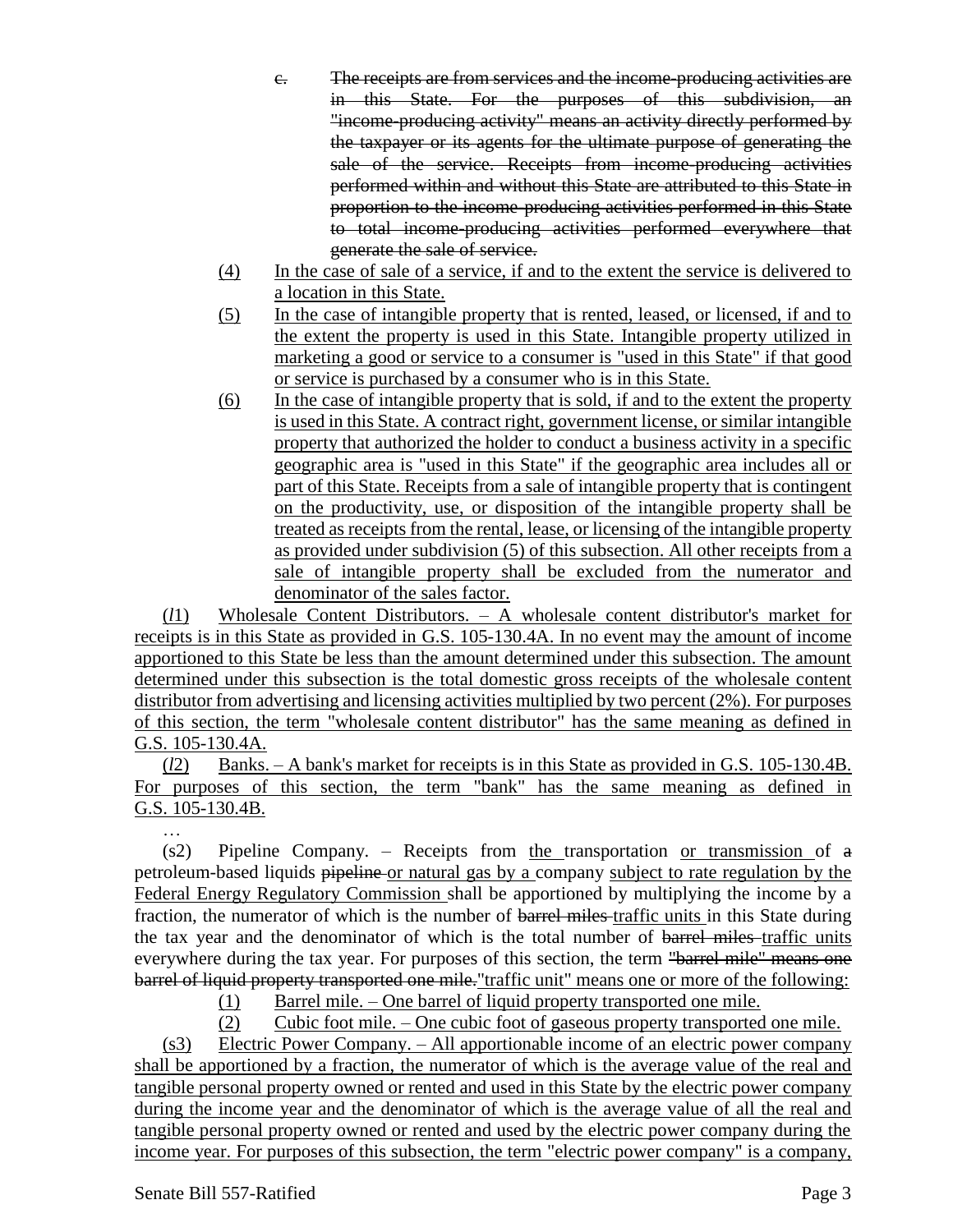including any of its wholly owned noncorporate limited liability companies, primarily engaged in the business of supplying electricity for light, heat, current, or power to persons in this State and that is subject to control of one or more of the following entities: the North Carolina Utilities Commission or the Federal Energy Regulatory Commission.

For purposes of this subsection, the average value of real and tangible personal property owned or rented by an electric power company is determined as follows:

- (1) The average value of property shall be determined by averaging the values at the beginning and end of the income year, but in all cases the Secretary may require the averaging of monthly or other periodic values during the income year if reasonably required to reflect properly the average value of the corporation's property.
- (2) An electric power company that ceases its operations in this State before the end of its income year because of its intention to dissolve or to relinquish its certificate of authority, or because of a merger, conversion, or consolidation, or for any other reason whatsoever shall use the real estate and tangible personal property values as of the first day of the income year and the last day of its operations in this State in determining the average value of property, but the Secretary may require averaging of monthly or other periodic values during the income year if reasonably required to reflect properly the average value of the electric power company's property.
- (3) Property owned by an electric power company is valued at its original cost.
- (4) Property rented by an electric power company is valued at eight times the net annual rental rate.
- (5) Net annual rental rate is the annual rental rate paid by an electric power company less any annual rental rate received by the electric power company from sub-rentals except that sub-rentals shall not be deducted when they constitute apportionable income.
- (6) Any property under construction and any property the income from which constitutes nonapportionable income shall be excluded from the computation of the average value of an electric power company's real and tangible personal property.

… (t3) State Net Loss Apportionment Election. – Notwithstanding subdivision (*l*)(4) of this section, a taxpayer with a State net loss balance as of the end of its 2019 taxable year may elect to apportion receipts from services based on the percentage of its income-producing activities performed in this State. The election must be made on the 2020 tax year return and must be in the form prescribed by the Secretary and contain any supporting documentation the Secretary may require. The election is binding and irrevocable until the earlier of the tax year in which (i) the existing State net loss balance is fully utilized or (ii) all of the existing State net loss balance has expired, as determined by applying the limitations set forth in G.S. 105-130.8A(b). A taxpayer must apportion receipts from services in accordance with subdivision (*l*)(4) of this section for tax years beginning on and after the tax year that the existing State net loss is fully utilized.

For purposes of this subsection, a taxpayer's State net loss balance is the total amount of State net losses computed under G.S. 105-130.8A for taxable years beginning before January 1, 2020, and available to carry forward to taxable years beginning on or after January 1, 2020. A State net loss balance does not include a State net loss created in a taxable year beginning on or after January 1, 2020. A State net loss created in a taxable year beginning on or after January 1, 2020, must be determined using the apportionment rules in G.S. 105-130.4(*l*)."

**SECTION 3.(b)** Part 1 of Article 4 of Chapter 105 of the General Statutes is amended by adding a new section to read: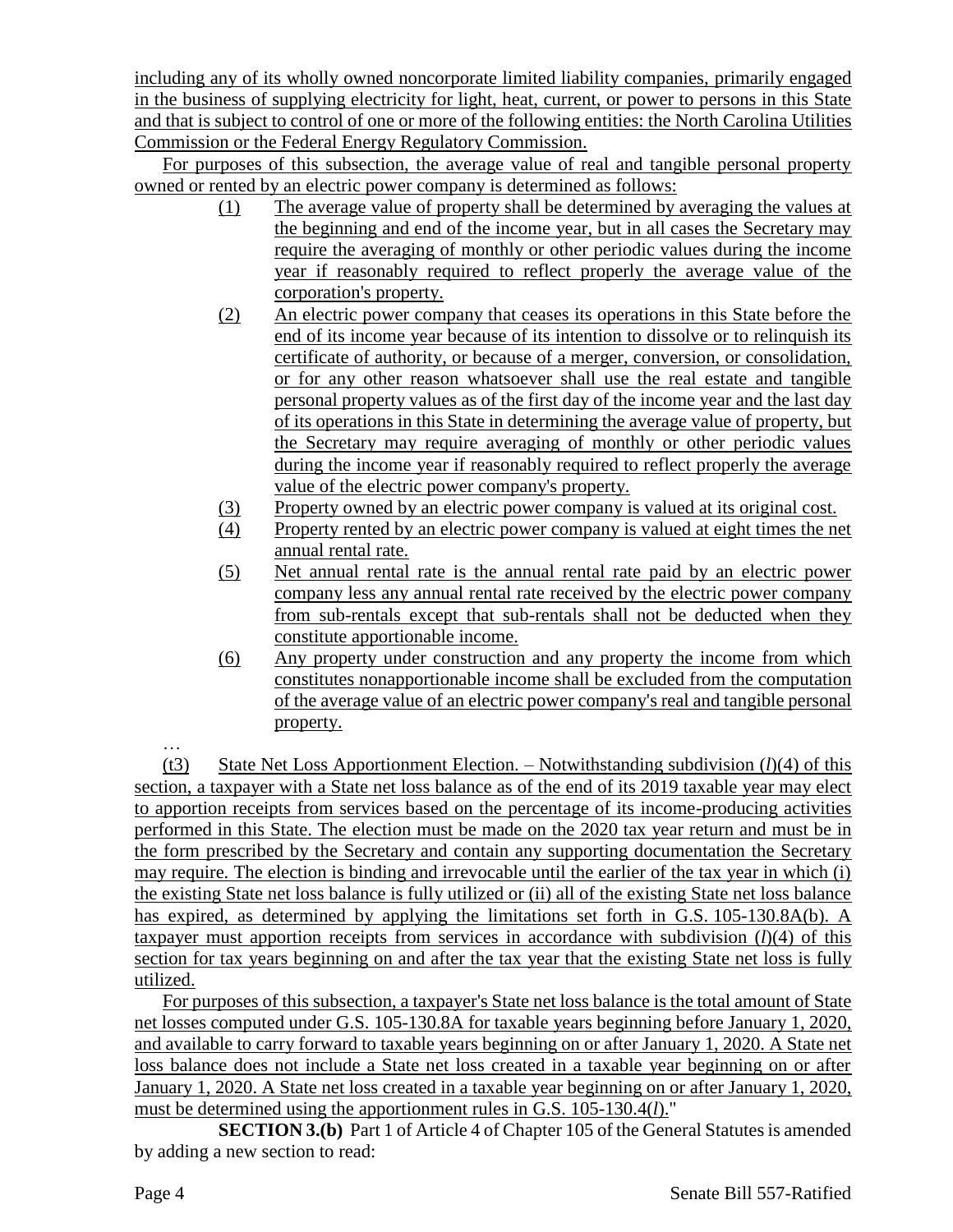### "**§ 105-130.4A. Market-based sourcing for wholesale content distributors.**

(a) Definitions. – The definitions in G.S. 105-130.4 and the following definitions apply to this section:

- (1) Customer. A person who has a direct contractual relationship with a wholesale content distributor from whom the wholesale content distributor derives gross receipts, including a business customer such as an advertiser or licensee and an individual customer that directly subscribes with the wholesale content distributor for access to film programming.
- (2) Gross receipts. The same meaning as the term "sales" in G.S. 105-130.4.
- (3) Wholesale content distributor. A broadcast television network, a cable program network, or any television distribution company owned by, affiliated with, or under common ownership with any such network. The term does not mean or include a multichannel video programming distributor or a distributor of subscription-based Internet programming services.

(b) Market for Receipts. – The receipts factor of a wholesale content distributor is a fraction, the numerator of which is the sum of the wholesale content distributor's gross receipts from transactions and activity in the regular course of its trade or business from sources within the State and the denominator of which is the sum of the wholesale content distributor's gross receipts from transactions and activity in the regular course of its trade or business everywhere. A wholesale content distributor's receipts from transactions and activities in the regular course of its business, including advertising, licensing, and distribution activities, but excluding receipts from the sale of real property or tangible personal property, are in this State if derived from a business customer whose commercial domicile is in this State. Receipts derived from an individual customer are in this State if the billing address of the individual customer as listed in the broadcaster's books and records is in this State."

**SECTION 3.(c)** Part 1 of Article 4 of Chapter 105 of the General Statutes is amended by adding a new section to read:

## "**§ 105-130.4B. Market-based sourcing for banks.**

(a) Definitions. – The definitions in G.S. 105-130.4 apply to this section, and the following definitions apply to this section:

- (1) Bank. Defined in G.S. 105-130.7B.
- (2) Billing address. The location indicated in the books and records of the taxpayer on the first day of the taxable year, or on the date in the taxable year when the customer relationship began, as the address where any notice, statement, or billing relating to the customer's account is mailed.
- (3) Borrower, cardholder, or payor located in this State. A borrower, credit cardholder, or payor whose billing address is in this State.
- (4) Card issuer's reimbursement fee. The fee a taxpayer receives from a merchant's bank because one of the persons to whom the taxpayer has issued a credit, debit, or similar type of card has charged merchandise or services to the card.
- (5) Credit card. A card, or other means of providing information, that entitles the holder to charge the cost of purchases, or a cash advance, against a line of credit.
- $(6)$  Debit card. A card, or other means of providing information, that enables the holder to charge the cost of purchases, or a cash withdrawal, against the holder's bank account or a remaining balance on the card.
- (7) Loan. Any extension of credit resulting from direct negotiations between the taxpayer and its customer, and/or the purchase, in whole or in part, of such an extension of credit from another. The term includes participations, syndications, and leases treated as loans for federal income tax purposes.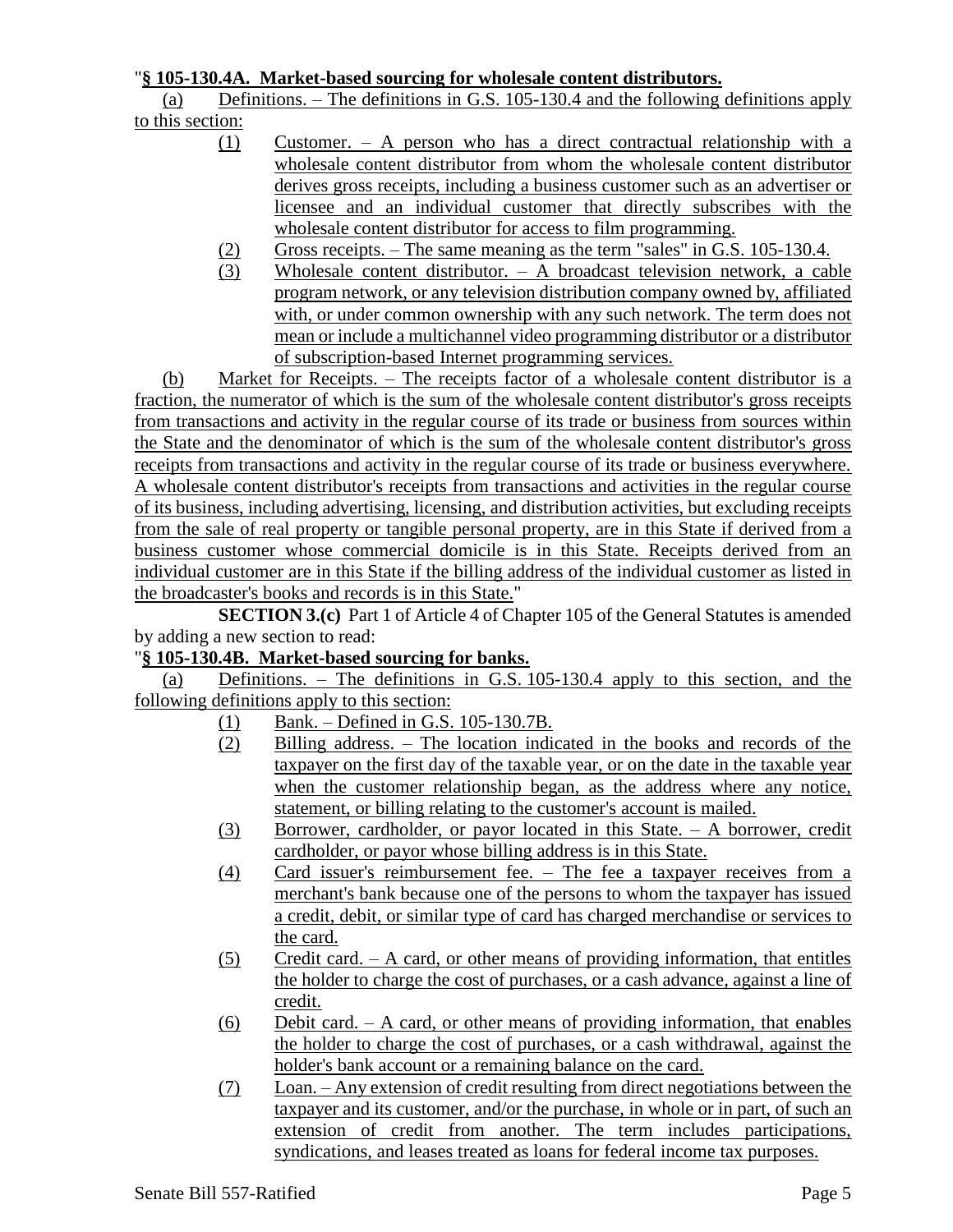- (8) Loan secured by real property. A loan or other obligation of which fifty percent (50%) or more of the aggregate value of the collateral used to secure the loan or other obligation, when valued at fair market value as of the time the original loan or obligation was incurred, was real property.
- (9) Merchant discount. The fee, or negotiated discount, charged to a merchant by the taxpayer for the privilege of participating in a program whereby a credit, debit, or similar type of card is accepted in payment for merchandise or services sold to the cardholder, net of any cardholder chargeback and unreduced by any interchange transaction or issuer reimbursement fee paid to another for charges or purchases made by its cardholder.
- (10) Participation. An extension of credit in which an undivided ownership interest is held on a prorated basis in a single loan or pool of loans and related collateral. In a loan participation, the credit originator initially makes the loan and then subsequently resells all or a portion of it to other lenders. The participation may or may not be known to the borrower.
- (11) Payor. The person who is legally responsible for making payment to the taxpayer.
- (12) Real property owned. Real property (i) on which the taxpayer may claim depreciation for federal income tax purposes or (ii) to which the taxpayer holds legal title and on which no other person may claim depreciation for federal income tax purposes or could claim depreciation if subject to federal income tax. Real property does not include coin, currency, or property acquired in lieu of or pursuant to a foreclosure.
- (13) Syndication. An extension of credit in which two or more persons fund and each person is at risk only up to a specified percentage of the total extension of credit or up to a specified dollar amount.
- (14) Tangible personal property owned. Tangible personal property (i) on which the taxpayer may claim depreciation for federal income tax purposes or (ii) to which the taxpayer holds legal title and on which no other person may claim depreciation for federal income tax purposes could claim deprecation if subject to federal income tax. Tangible personal property does not include coin, currency, or property acquired in lieu of or pursuant to a foreclosure.
- (15) Transportation property. Vehicles and vessels capable of moving under their own power as well as any equipment or containers attached to such property. Examples of transportation property include aircraft, trains, water vessels, motor vehicles, rolling stock, barges, and trailers.

(b) General Rule. – The receipts factor of a bank is a fraction, the numerator of which is the total receipts of the taxpayer in this State during the income year, and the denominator of which is the total receipts of the taxpayer everywhere during the income year. The method of calculating receipts for purposes of the denominator is the same as the method used in determining receipts for purposes of the numerator. The receipts factor includes only those receipts described herein that are apportionable income for the taxable year. Notwithstanding any other provision under this Part, the receipts from the following are excluded from both the numerator and the denominator of the receipts factor:

- (1) Receipts from a casual sale of property.
- (2) Receipts exempt from taxation.
- (3) The portion of receipts realized from the sale or maturity of securities or other obligations that represents a return of principal.
- (4) Receipts in the nature of dividends subtracted under G.S. 105-130.5(b)(3a) and (3b) and dividends excluded for federal tax purposes.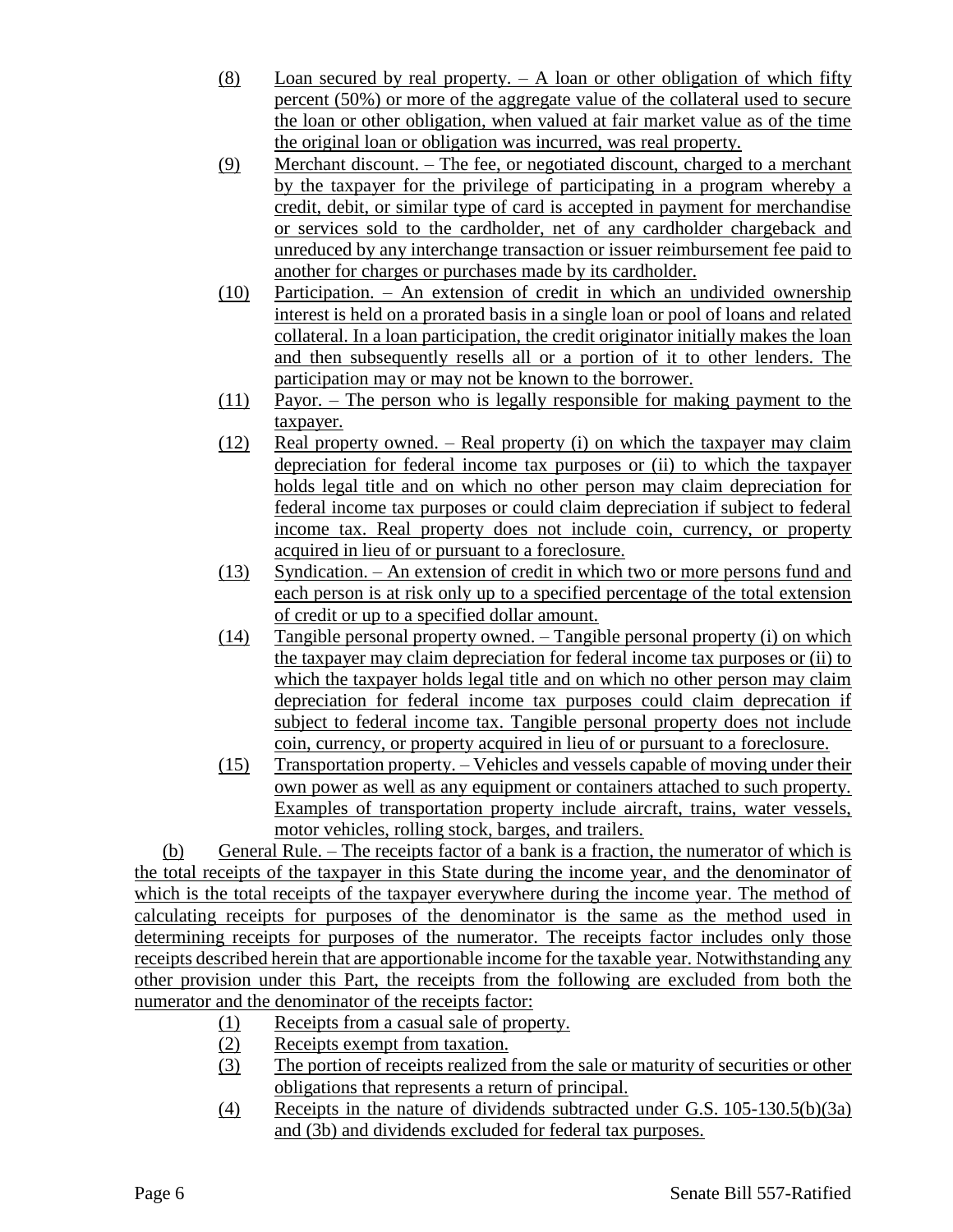(5) The portion of receipts from financial swaps and other similar financial derivatives that represent the notional principal amount that generates the cash flow traded in the swap agreement.

(c) Receipts from the Sale, Lease, or Rental of Real Property. – The numerator of the receipts factor includes receipts from the sale, lease, or rental of real property owned by the taxpayer if the property is located within this State or receipts from the sublease of real property if the property is located within this State.

(d) Receipts from the Sale, Lease, or Rental of Tangible Personal Property. – The method for calculating receipts from the sale, lease, or rental of tangible personal property is as follows:

- (1) Tangible personal property. Except as provided in subdivision (2) of this subsection, the numerator of the receipts factor includes receipts from the sale, lease, or rental of tangible personal property owned by the taxpayer if the property is located within this State when it is first placed in service by the lessee.
- (2) Transportation property. Receipts from the lease or rental of transportation property owned by the taxpayer are included in the numerator of the receipts factor to the extent that the property is used in this State. The extent an aircraft will be deemed to be used in this State and the amount of receipts that is to be included in the numerator of this State's receipts factor is determined by multiplying all the receipts from the lease or rental of the aircraft by a fraction, the numerator of which is the number of landings of the aircraft in this State and the denominator of which is the total number of landings of the aircraft. If the extent of the use of any transportation property within this State cannot be determined, then the property will be deemed to be used wholly in the state in which the property has its principal base of operations. A motor vehicle will be deemed to be used wholly in the state in which it is registered.

(e) Interest, Fees, and Penalties from Loans Secured by Real Property. – The numerator of the receipts factor includes interest, fees, and penalties from loans secured by real property if the property is located within this State. If the property is located both within this State and one or more other states, the receipts described in this subsection are included in the numerator of the receipts factor if more than fifty percent (50%) of the fair market value of the real property is located within this State. If more than fifty percent (50%) of the fair market value of the real property is not located within any one state, then the receipts described in this subsection are included in the numerator of the receipts factor if the borrower is located in this State. The determination of whether the real property securing a loan is located within this State is made as of the time the original agreement was made and any and all subsequent substitutions of collateral are disregarded.

(f) Interest, Fees, and Penalties from Loans Not Secured by Real Property. – The numerator of the receipts factor includes interest, fees, and penalties from loans not secured by real property if the borrower is located in this State.

(g) Net Gains from the Sale of Loans. – The numerator of the receipts factor includes net gains from the sale of loans. Net gains from the sale of loans include income recorded under the coupon stripping rules of section 1286 of the Code. The amount of net gains from the sale of loans that is included in the numerator is determined as follows:

(1) Secured by real property. – The amount of net gains, but not less than zero, from the sale of loans secured by real property is determined by multiplying the net gains by a fraction, the numerator of which is the amount included in the numerator of the receipts factor pursuant to subsection (e) of this section, and the denominator of which is the total amount of interest, fees, and penalties from loans secured by real property.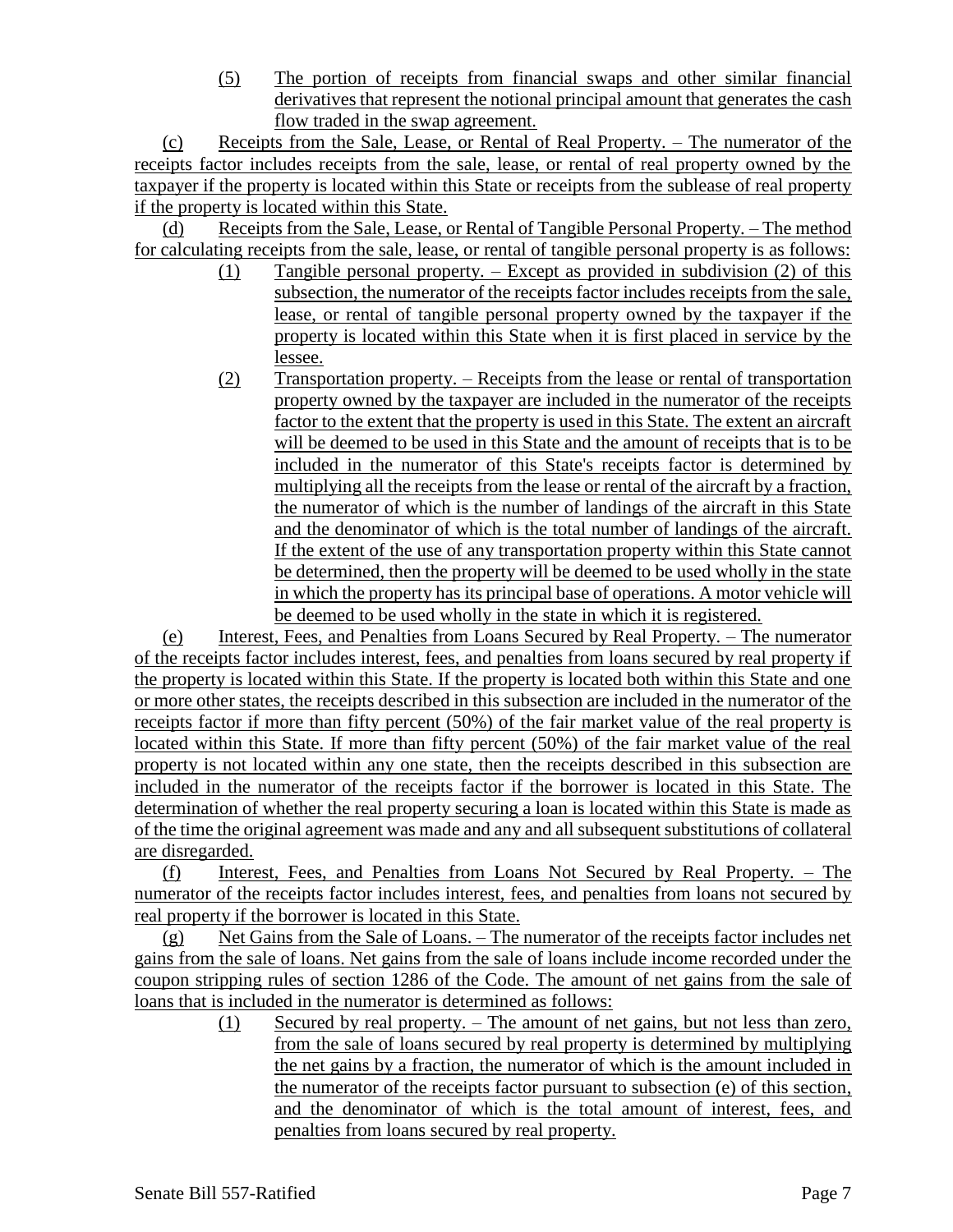(2) Not secured by real property. – The amount of net gains, but not less than zero, from the sale of loans not secured by real property is determined by multiplying the net gains by a fraction, the numerator of which is the amount included in the numerator of the receipts factor pursuant to subsection (f) of this section, and the denominator of which is the total amount of interest, fees, and penalties from loans not secured by real property.

(h) Receipts from Interest, Fees, and Penalties from Cardholders. – The numerator of the receipts factor includes interest, fees, and penalties charged to credit, debit, or similar cardholders, including annual fees and overdraft fees, if the cardholder is located in this State.

(i) Receipts from ATM Fees. – The numerator of the receipts factor includes receipts from fees from the use of an ATM owned or rented by the taxpayer, if the ATM is located in this State. The receipts factor includes all ATM fees that are not forwarded directly to another bank. Receipts from ATM fees that are not sourced under this subsection are sourced pursuant to subsection (*l*) of this section.

(j) Net Gains from the Sale of Credit Card Receivables. – The numerator of the receipts factor includes net gains, but not less than zero, from the sale of credit card receivables multiplied by a fraction, the numerator of which is the amount included in the numerator of the receipts factor pursuant to subsection (h) of this section, and the denominator of which is the taxpayer's total amount of interest, fees, and penalties charged to cardholders.

(k) Miscellaneous Receipts. – The numerator of the receipts factor includes all of the following:

- (1) Card issuer's reimbursement fees. Receipts from card issuer's reimbursement fees if the payor is located in this State.
- (2) Receipts from merchant's discount. Receipts from a merchant discount if the payor is located in this State.
- (3) Loan servicing fees. Receipts from loan servicing fees if the payor is located in this State.
- (4) Receipts from services. Receipts from services not otherwise apportioned under this section if the payor is located in this State.
- (5) Receipts from investment assets and activity and trading assets and activity. Receipts from one or more of the following:
	- a. Interest and dividends from investment assets and activities and trading assets and activities if the payor is located in this State.
	- b. Net gains and other income, but not less than zero, from investment assets and activities and trading assets and activities multiplied by a fraction, the numerator of which is the amount included in the numerator of the receipts factor pursuant to sub-subdivision a. of this subdivision, and the denominator of which is the taxpayer's total amount of interest and dividends from investment assets and activities and trading assets and activities.

(*l*) All Other Receipts. – All other receipts not specifically enumerated in this section are included in the numerator of the receipts factor if the payor is located in this State."

**SECTION 3.(d)** G.S. 105-122(c1) reads as rewritten:

 $\lceil (c_1) \rceil$  Apportionment. – A corporation that is doing business in this State and in one or more other states must apportion its net worth to this State. A corporation must use the apportionment method set out in subdivision (1) of this subsection unless the Department has authorized it to use a different method under subdivision (2) of this subsection. A taxpayer that has made an election under G.S. 105-130.4(t3) must use the apportionment method set out in subdivision (1) of this subsection as if the election had not been made, unless the Department has authorized a different method under subdivision (2) of this subsection. The portion of a corporation's net worth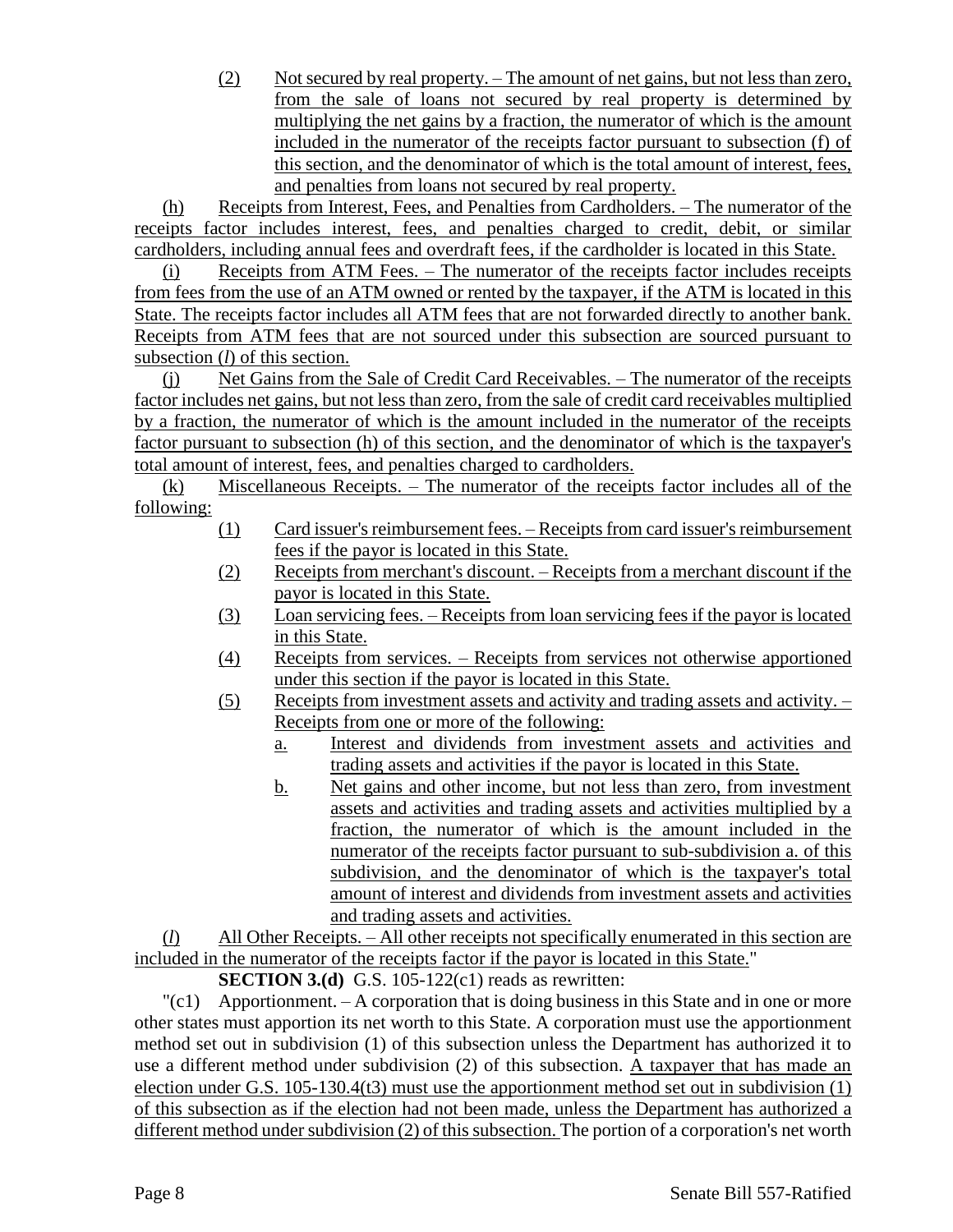determined by applying the appropriate apportionment method is considered the amount of net worth the corporation uses in its business in this State:

> (1) Statutory. – A corporation that is subject to income tax under Article 4 of this Chapter must apportion its net worth by using the fraction it applies in apportioning its income under that Article. A corporation that is not subject to income tax under Article 4 of this Chapter must apportion its net worth by using the fraction it would be required to apply in apportioning its income if it were subject to that Article. The apportionment fraction for a wholesale content distributor, as that term is defined in G.S. 105-130.4A, shall not be less than two percent (2%). The apportionment method set out in this subdivision is considered the statutory method of apportionment and is presumed to be the best method of determining the amount of a corporation's capital stock, surplus, and undivided profits attributable to the corporation's business in this State. …."

**SECTION 3.(e)** The Utilities Commission shall adjust the rates for public utilities, excluding water public utilities with less than two hundred thousand dollars (\$200,000) in annual operating revenues, for the tax changes in subsection (a) of this section. Each utility shall calculate the cumulative net effect of the tax changes and file the calculations with proposed rate changes to reflect the net prospective tax changes in utility customer rates within 60 days of the enactment of this act. Any adjustments required to existing tax assets or liabilities reflected in the utility's books and records required by the tax changes shall be deferred and reflected in customer rates in either the utility's next rate case or earlier if deemed appropriate by the Commission.

**SECTION 3.(f)** Under Section 38.4 of S.L. 2016-94, the Department of Revenue adopted and submitted to the Rules Review Commission rules regarding the implementation and administration of market-based sourcing principles based on legislation proposed in that section. The Department adopted the rules on January 4, 2017, and submitted the rules to the Rules Review Commission on January 18, 2017. The Rules Review Commission approved and delivered the rules to the Codifier of Rules on February 16, 2017. Pursuant to Section 38.4(b) of S.L. 2016-94, the Codifier of Rules did not enter the rules into the Administrative Code. The Codifier of Rules is hereby directed by the General Assembly to enter the rules into the Administrative Code on the effective date of this act, and the rules apply to taxable years beginning on or after January 1, 2020.

The Department of Revenue shall adopt and submit to the Rules Review Commission rules regarding the implementation and administration of market-based sourcing principles, to the extent modifications are needed based on the statutory changes enacted by this section. In adopting rules pursuant to this subsection, the following provisions apply:

- (1) The exemption provided in G.S. 150B-1(d)(4) applies.
- (2) The provisions of G.S. 150B-21.3(b1) and (b2) do not apply.
- (3) The provisions of G.S. 150B-21.4 do not apply.

**SECTION 3.(g)** Subsections (a) through (d) of this section are effective for taxable years beginning on or after January 1, 2020. The remainder of this section is effective when it becomes law.

## **MARKETPLACE FACILITATORS TO COLLECT SALES TAX**

**SECTION 4.(a)** G.S. 105-164.3 reads as rewritten:

## "**§ 105-164.3. Definitions.**

The following definitions apply in this Article:

…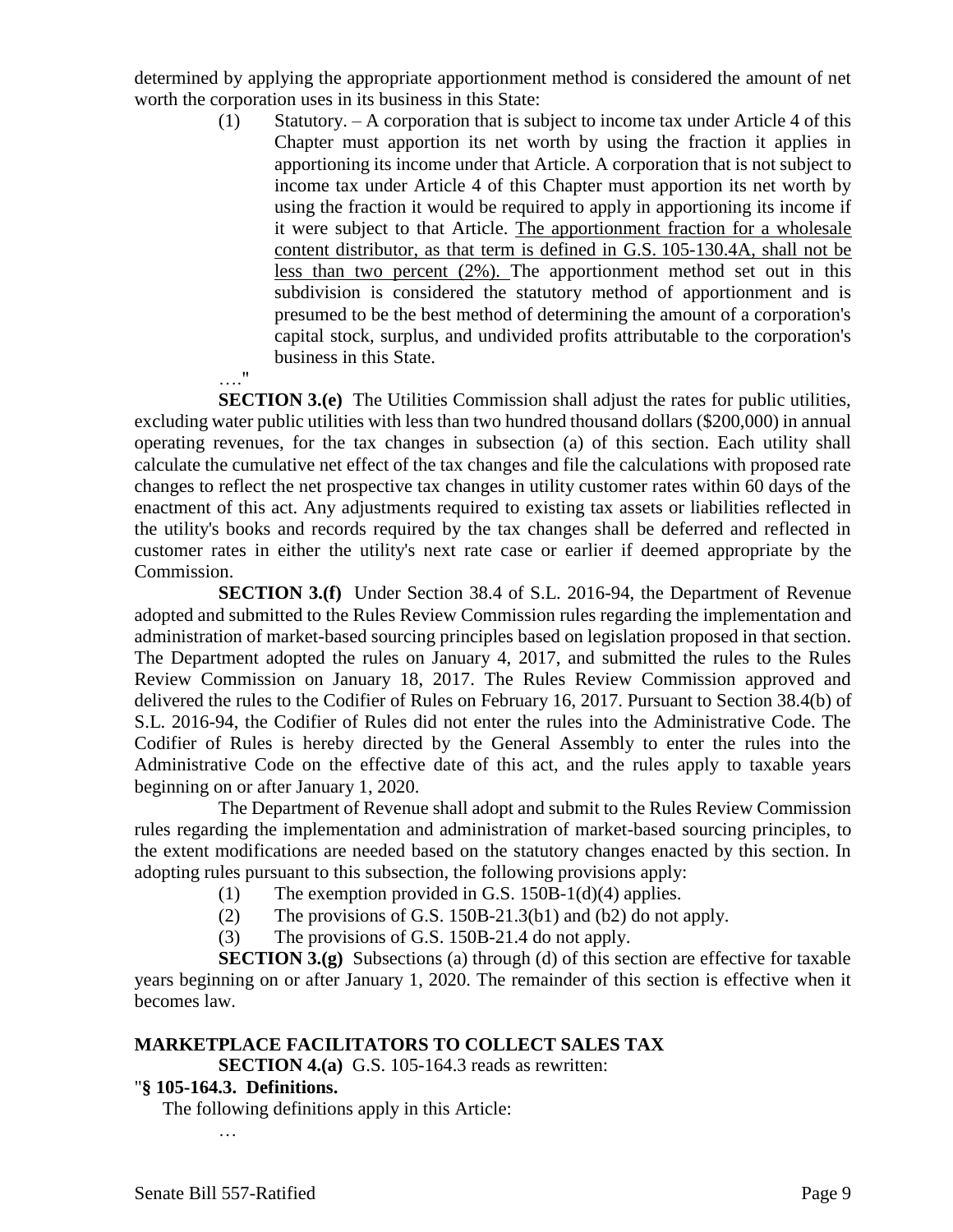- (20a) Marketplace. A physical or electronic place, forum, platform, application, or other method by which a marketplace seller sells or offers to sell items, the delivery of or first use of which is sourced to this State.
- (20b) Marketplace-facilitated sale. The sale of an item by a marketplace facilitator on behalf of a marketplace seller that occurs through a marketplace.
- (20c) Marketplace facilitator. A person that, directly or indirectly and whether through one or more affiliates, does both of the following:
	- a. Lists or otherwise makes available for sale a marketplace seller's items through a marketplace owned or operated by the marketplace facilitator.
	- b. Does one or more of the following:
		- 1. Collects the sales price or purchase price of a marketplace seller's items or otherwise processes payment.
		- 2. Makes payment processing services available to purchasers for the sale of a marketplace seller's items.
- (20d) Marketplace seller. A person that sells or offers to sell items through a marketplace regardless of any of the following:
	- a. Whether the person has a physical presence in this State.
	- b. Whether the person is registered as a retailer in this State.
	- c. Whether the person would have been required to collect and remit sales and use tax had the sales not been made through a marketplace.
	- d. Whether the person would not have been required to collect and remit sales and use tax had the sales not been made through a marketplace.

**SECTION 4.(b)** G.S. 105-164.8(b), as amended by S.L. 2019-6, reads as rewritten: "(b) Remote Sales. – A retailer who makes a remote sale is engaged in business in this State and is subject to the tax levied under this Article if at least one of the following conditions is met:

- … (3) The retailer solicits or transacts business in this State by employees, independent contractors, agents, or other representatives, whether the remote sales thus subject to taxation by this State result from or are related in any other way to the solicitation or transaction of business. A retailer is presumed to be soliciting or transacting business by an independent contractor, agent, or other representative if the retailer enters into an agreement with a resident person of this State under which the resident, person, for a commission or other consideration, directly or indirectly refers potential customers, whether by a link on an Internet Web site or otherwise, to the retailer. This presumption applies only if the cumulative gross receipts from sales by the retailer to purchasers in this State who are referred to the retailer by all residents persons with this type of agreement with the retailer is in excess of ten thousand dollars (\$10,000) during the preceding four quarterly periods. This presumption may be rebutted by proof that the resident-person with whom the retailer has an agreement did not engage in any solicitation in the State on behalf of the seller that would satisfy the nexus requirement of the United States Constitution during the four quarterly periods in question.
- … (9) The retailer, with respect to retailer makes remote sales into North Carolina sourced to this State, including sales as a marketplace seller, for the previous or the current calendar year, had one or more year that meet either of the following:

…."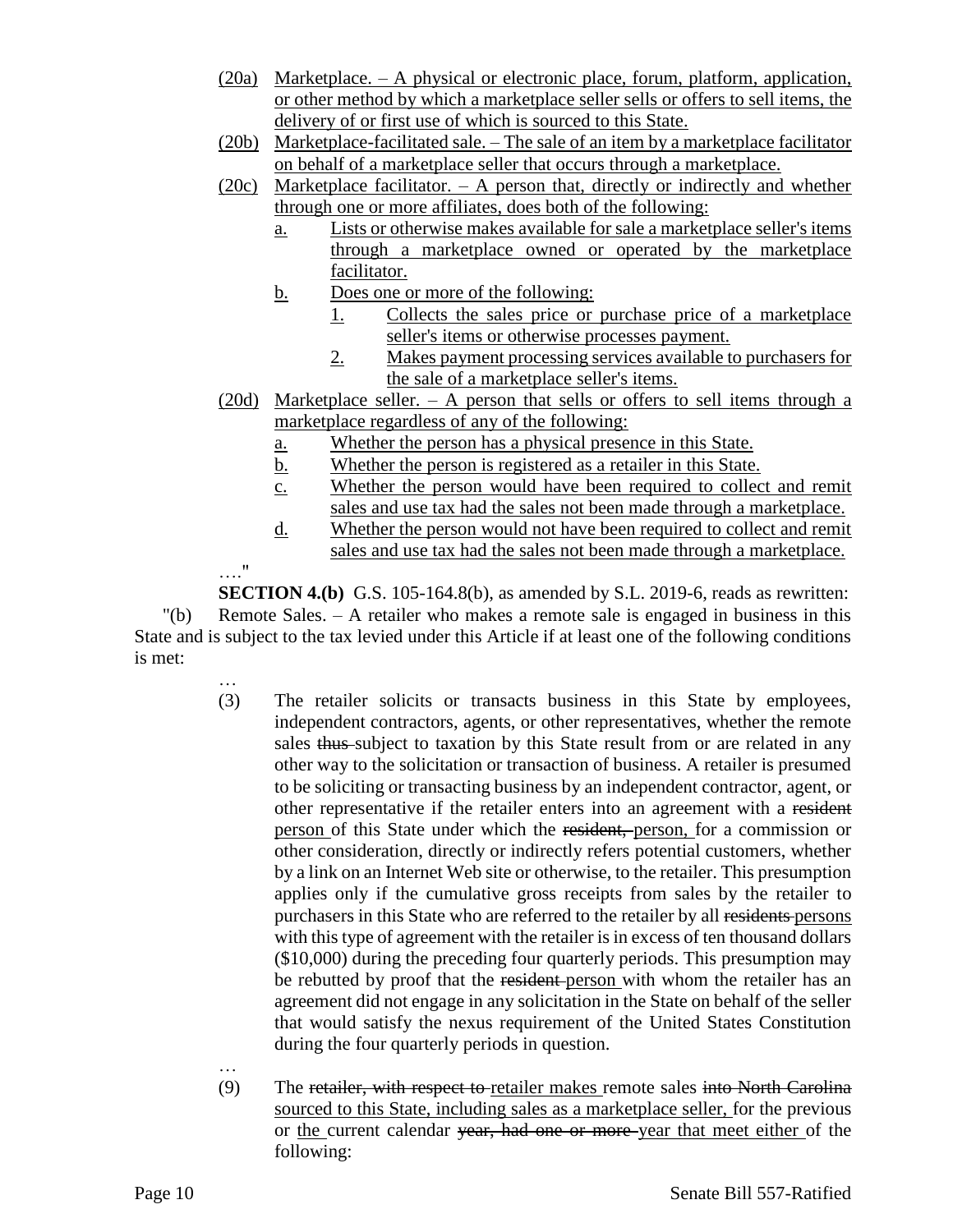- a. Gross sales in excess of one hundred thousand dollars (\$100,000).
- b. Two hundred or more separate transactions.
- (10) The retailer is a marketplace facilitator that makes sales, including all marketplace-facilitated sales for all marketplace sellers, sourced to this State for the previous or the current calendar year that meet either of the following:
	- a. Gross sales in excess of one hundred thousand dollars (\$100,000).
	- b. Two hundred or more separate transactions."

**SECTION 4.(c)** Part 2 of Article 5 of Chapter 105 of the General Statutes is amended by adding a new section to read:

### "**§ 105-164.4J. Marketplace-facilitated sales.**

(a) Scope. – This section applies to a marketplace facilitator that makes sales, including all marketplace-facilitated sales for all marketplace sellers, sourced to this State for the previous or the current calendar year that meet either of the following:

- (1) Gross sales in excess of one hundred thousand dollars (\$100,000).
- (2) Two hundred or more separate transactions.

(b) Payment of Tax. – A marketplace facilitator that meets the threshold in subsection (a) of this section is considered the retailer of each marketplace-facilitated sale it makes and is liable for collecting and remitting the sales and use tax on all such sales. A marketplace facilitator is required to comply with the same requirements and procedures as all other retailers registered or who are required to be registered to collect and remit sales and use tax in this State. A marketplace facilitator is required to collect and remit sales tax as required by this section regardless of whether a marketplace seller for whom it makes a marketplace-facilitated sale meets any of the following conditions:

- (1) Has a physical presence in this State.
- (2) Is required to be registered to collect and remit sales and use tax in this State.
- (3) Would have been required to collect and remit sales and use tax in this State had the sale not been made through a marketplace.
- (4) Would not have been required to collect and remit sales and use tax in this State had the sale not been made through a marketplace.

(c) Report. – A marketplace facilitator must provide or make available to each marketplace seller the information listed in this subsection with respect to marketplace-facilitated sales that are made on behalf of the marketplace seller and that are sourced to this State. The information may be provided in any format and shall be provided or made available no later than 10 days after the end of each calendar month. The required information to be provided or made available to each marketplace seller is as follows:

(1) Gross sales.

(2) The number of separate transactions.

(d) Liability Relief. – The Department shall not assess a marketplace facilitator for failure to collect the correct amount of tax due if the marketplace facilitator can demonstrate to the Secretary's satisfaction that all of the circumstances listed in this subsection apply. This subsection does not apply with regard to a marketplace-facilitated sale for which the marketplace facilitator is the marketplace seller or if the marketplace facilitator and the marketplace seller are affiliates. If a marketplace facilitator is not assessed for tax due under this section, the marketplace seller is liable for the tax due under this section provided the marketplace seller is engaged in business in this State. The circumstances that a marketplace facilitator must demonstrate are as follows:

- (1) The failure to collect the correct amount of tax was due to incorrect information given to the marketplace facilitator by the marketplace seller.
- (2) The marketplace facilitator did not receive specific written advice from the Secretary for the transaction at issue.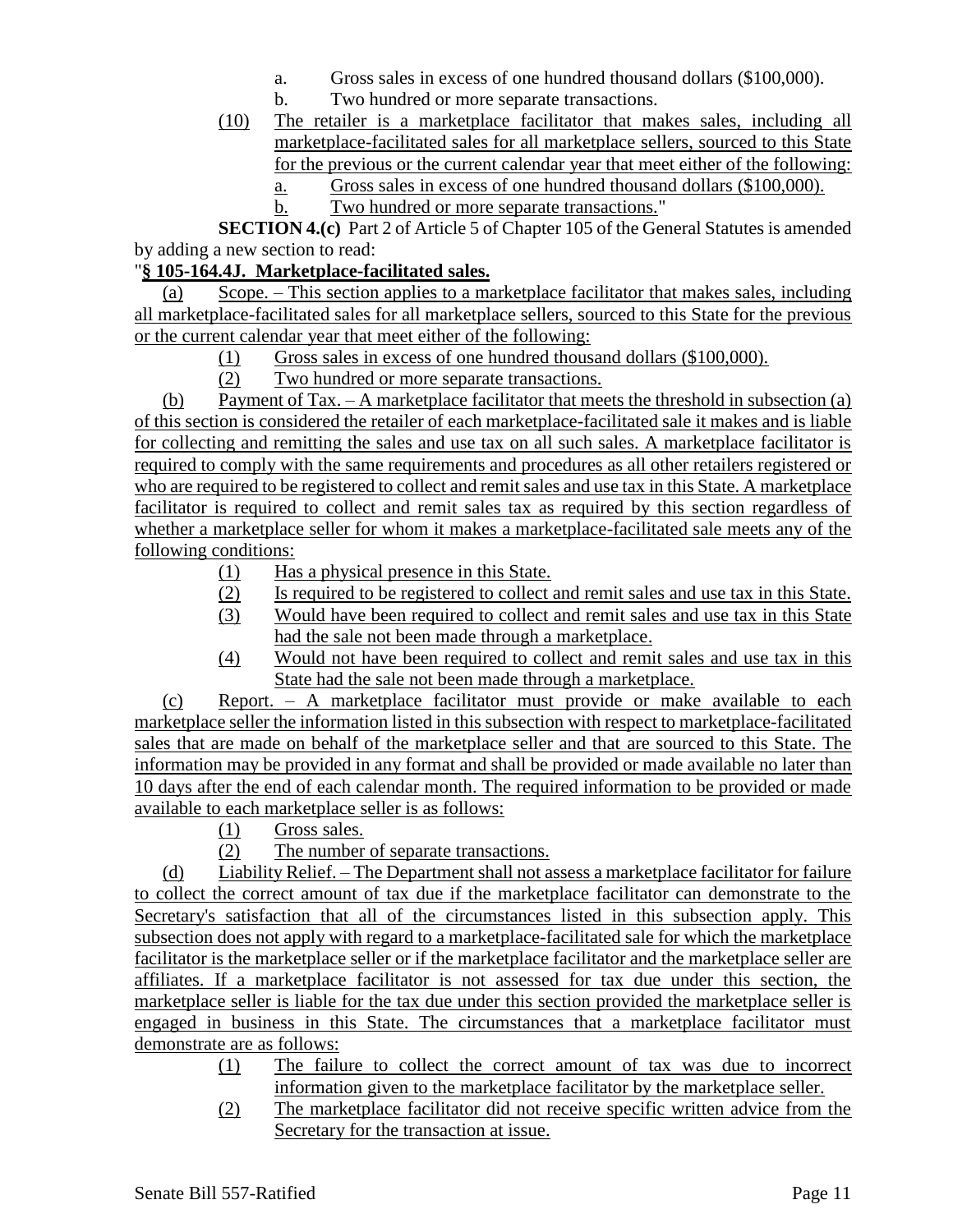(e) Refund of Tax. – If a purchaser receives a refund on any portion of the sales price from a marketplace facilitator who collected and remitted the tax on the retail sale, the provisions of G.S. 105-164.11A(a) apply.

(f) Class Actions. – No class action may be brought against a marketplace facilitator in any court of this State on behalf of customers arising from or in any way related to an overpayment of sales or use tax collected on facilitated sales by a marketplace facilitator, regardless of whether that claim is characterized as a tax refund claim. Nothing in this subsection affects a customer's right to seek a refund as provided under G.S. 105-164.11.

(g) Agreements. – Nothing in this section shall be construed to interfere with the ability of a marketplace facilitator and a marketplace seller to enter into an agreement with each other regarding the fulfillment of the requirements of this Article, except that an agreement may not require a marketplace seller to collect and remit sales and use tax on marketplace-facilitated sales.

(h) Use Tax Obligation. – Nothing in this section affects the obligation of any purchaser to remit use tax for any taxable transaction for which a marketplace facilitator does not collect and remit sales or use tax.

(i) Limitation. – This section does not apply to an accommodation facilitator, an admission facilitator, or a service contract facilitator whose collection and remittance requirements are set out in G.S. 105-164.4F, 105-164.4G, and 105-164.4I, respectively."

**SECTION 4.(d)** G.S. 105-164.3 reads as rewritten:

## "**§ 105-164.3. Definitions.**

The following definitions apply in this Article:

- (1) Accommodation. A hotel room, a motel room, a residence, a cottage, or a similar lodging facility for occupancy by an individual.
- (1a) Accommodation facilitator. A person that contracts, either directly or indirectly, with a provider of an accommodation to perform, either directly or indirectly, one or more of the activities listed in this subdivision. The term includes a real estate broker as defined in G.S. 93A-2. The activities are:
	- a. Market the accommodation and accept payment or collect credit card or other payment information for the rental of the accommodation.
	- b. List the accommodation for rental on a forum, platform, or other application for a fee or other consideration.

…."

**SECTION 4.(e)** G.S. 105-164.4F reads as rewritten:

## "**§ 105-164.4F. Accommodation rentals.**

- (a) Definition. The following definitions apply in this section:
	- (1) Accommodation. A hotel room, a motel room, a residence, a cottage, or a similar lodging facility for occupancy by an individual.
	- (2) Facilitator. A person who is not a rental agent and who contracts with a provider of an accommodation to market the accommodation and to accept payment from the consumer for the accommodation.
	- (3) Rental agent. The term includes a real estate broker, as defined in G.S. 93A-2.

(b) Tax. – The gross receipts derived from the rental of an accommodation are taxed at the general rate set in G.S. 105-164.4. Gross receipts derived from the rental of an accommodation include the sales price of the rental of the accommodation. The sales price of the rental of an accommodation is determined as if the rental were a rental of tangible personal property. The sales price of the rental of an accommodation marketed made by  $a$  an accommodation facilitator includes any charges designated as facilitation fees and any other charges or fees, by whatever name called, charged by the accommodation facilitator to the purchaser of the accommodation that are necessary to complete the rental. The tax is due and payable by the retailer in accordance with G.S. 105-164.16.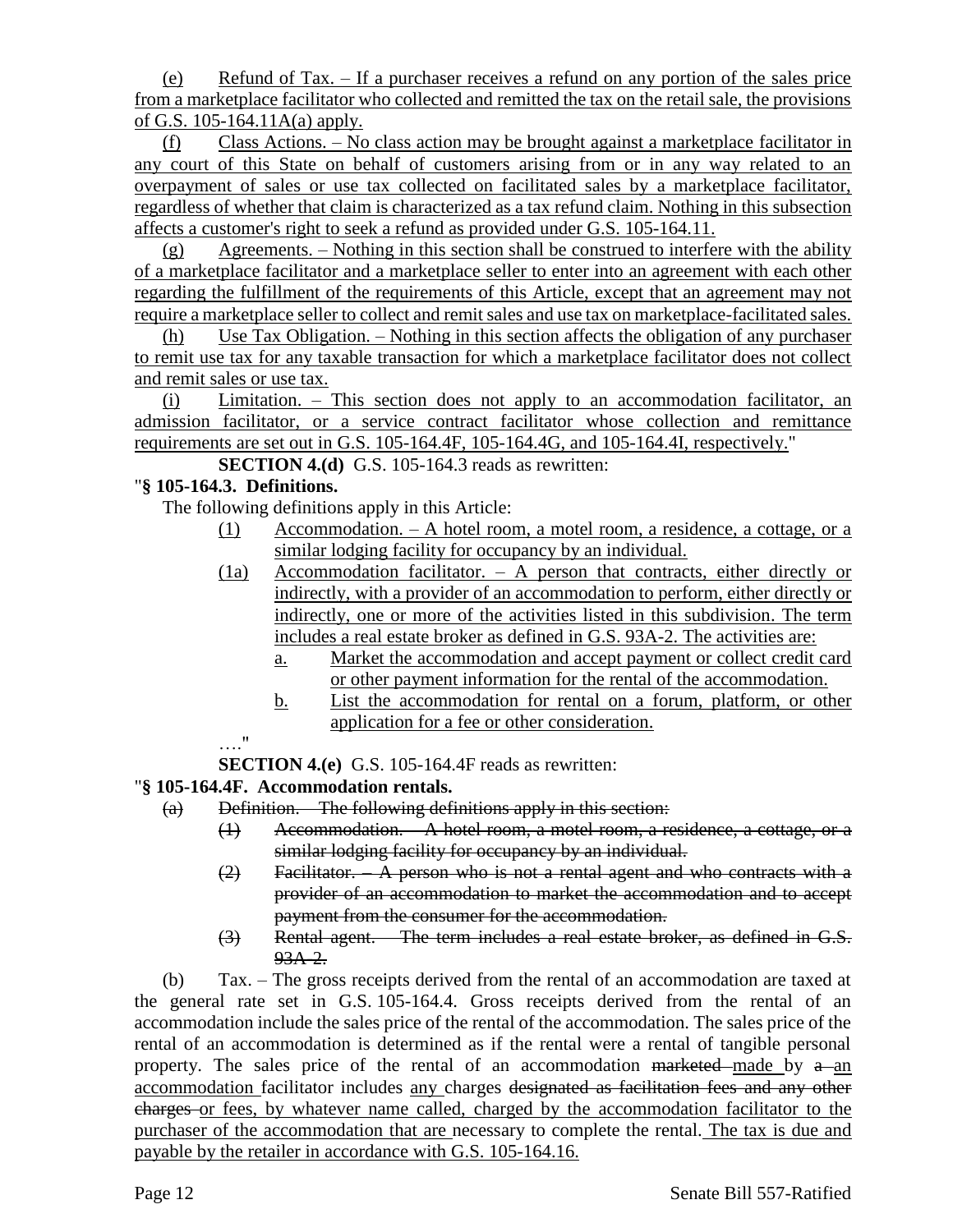(b1) Retailer. – Except as otherwise provided in subsection (c) of this section, the retailer of the rental of an accommodation is one or more of the persons listed below that collects the payment, or a portion of the payment, for the rental of the accommodation. In the event the person who collects the payment cannot be determined or is a third party that is not listed in this subsection, and subsection (c) of this section does not apply, the provider of the accommodation shall be considered the retailer of the transaction. The retailer is liable for reporting and remitting the tax due on the portion of the gross receipts derived from the rental of the accommodation that the retailer collects. The retailer may be one or more of the following:

- (1) The provider of the accommodation.
- (2) An accommodation facilitator.

(c) Certain Accommodation Facilitator Transactions. – A facilitator must report to the retailer with whom it has a contract the sales price a consumer pays to the facilitator for an accommodation rental marketed by the facilitator. A retailer must notify a facilitator when an accommodation rental marketed by the facilitator is completed, and the This subsection applies only to an accommodation facilitator that is operated by or on behalf of a hotel or a hotel corporation, that facilitates the rental of hotel accommodations solely for the hotel or the hotel corporation's owned or managed hotels and franchisees, and that collects payment, or a portion of the payment, for the rental of an accommodation. An accommodation facilitator subject to this subsection is not considered the retailer of the rental of the accommodation. The accommodation facilitator must send the retailer the portion of the sales price the facilitator owes the retailer and the tax due on the sales price price, or the portion of the sales price, the accommodation facilitator collected no later than 10 days after the end of each calendar month. A An accommodation facilitator that does not send the retailer the tax due on the sales price price, or the portion of the sales price the accommodation facilitator collected, is liable for the amount of tax the accommodation facilitator fails to send. A An accommodation facilitator is not liable for tax sent to a retailer but not remitted by the retailer to the Secretary. Tax payments received by a retailer from  $a$ -an accommodation facilitator are held in trust by the retailer for remittance to the Secretary. A retailer that receives a tax payment from  $a$ -an accommodation facilitator must remit the amount received to the Secretary. A retailer is not liable for tax due but not received from a an accommodation facilitator. The requirements imposed by this section on a retailer and a facilitator are considered terms of the contract between the retailer and the facilitator.

(c1) Accommodation Facilitator Report. – An accommodation facilitator must file with the Secretary an annual report by March 31 of each year for the prior calendar year for accommodation rentals it makes. The annual report must be provided in electronic format and include the property owner's name, the property owner's mailing address, the physical location of the accommodation, and gross receipts information for the rentals. The report may only be used by the Secretary, and any person receiving the report, pursuant to G.S. 105-259, for tax compliance purposes.

(d) Rental Agent. – A person who, by written contract, agrees to be the rental agent for the provider of an accommodation is considered a retailer under this Article and is liable for the tax imposed by this section. The liability of a rental agent for the tax imposed by this section relieves the provider of the accommodation from liability.

- (e) Exemptions. The tax imposed by this section does not apply to the following:
	- (1) A private residence, cottage, or similar accommodation that is rented for fewer than 15 days in a calendar year other than a private residence, cottage, or similar accommodation listed with a real estate broker or agent.unless the rental of the accommodation is made by an accommodation facilitator.
	- (2) An accommodation supplied to the same person for a period of 90 or more continuous days.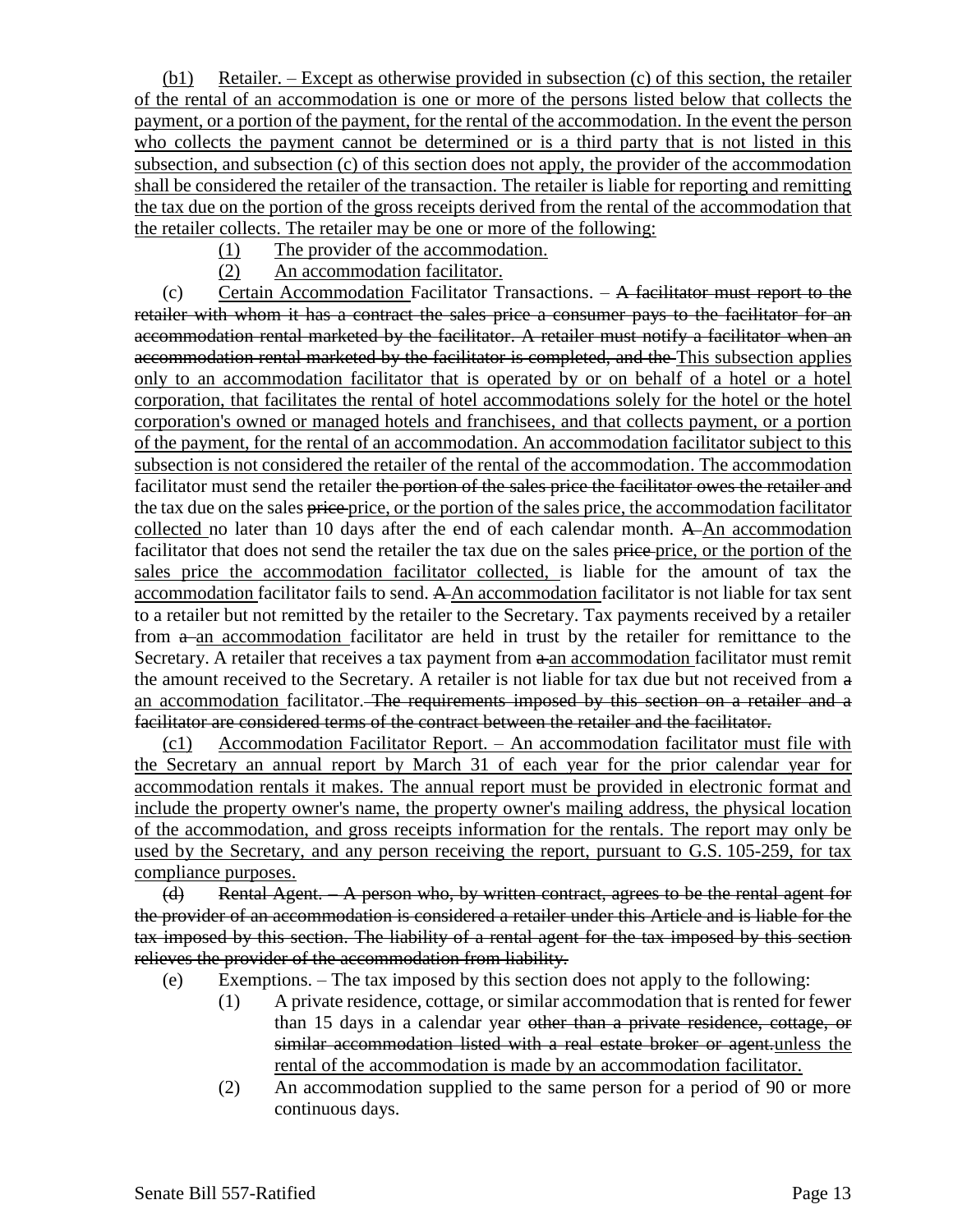(3) An accommodation arranged or provided to a person by a school, camp, or similar entity where a tuition or fee is charged to the person for enrollment in the school, camp, or similar entity."

**SECTION 4.(f)** G.S. 160A-215(c) reads as rewritten:

 $\Gamma(c)$  Collection. – A retailer who is required to remit to the Department of Revenue the State sales tax imposed by G.S.  $105-164.4(a)(3)$  on accommodations is required to remit a room occupancy tax to the taxing city on and after the effective date of the levy of the room occupancy tax. The room occupancy tax applies to the same gross receipts as the State sales tax on accommodations and is calculated in the same manner as that tax. A rental agent or a facilitator, as defined in G.S. 105-164.4F, An accommodation facilitator, as defined in G.S. 105-164.3, has the same responsibility and liability under the room occupancy tax as the rental agent or accommodation facilitator has under the State sales tax on accommodations.

If a taxable accommodation is furnished as part of a package, the bundled transaction provisions in G.S. 105-164.4D apply in determining the sales price of the taxable accommodation. If those provisions do not address the type of package offered, the person offering the package may determine an allocated price for each item in the package based on a reasonable allocation of revenue that is supported by the person's business records kept in the ordinary course of business and calculate tax on the allocated price of the taxable accommodation.

A retailer must separately state the room occupancy tax. Room occupancy taxes paid to a retailer are held in trust for and on account of the taxing city.

The taxing city shall design and furnish to all appropriate businesses and persons in the city the necessary forms for filing returns and instructions to ensure the full collection of the tax. An operator of a business who collects a room occupancy tax may deduct from the amount remitted to the taxing city a discount equal to the discount the State allows the retailer for State sales and use tax."

**SECTION 4.(g)** G.S. 153A-155(c) reads as rewritten:

 $\degree$  Collection. – A retailer who is required to remit to the Department of Revenue the State sales tax imposed by G.S. 105-164.4(a)(3) on accommodations is required to remit a room occupancy tax to the taxing county on and after the effective date of the levy of the room occupancy tax. The room occupancy tax applies to the same gross receipts as the State sales tax on accommodations and is calculated in the same manner as that tax. A rental agent or a facilitator, as defined in G.S. 105-164.4F, An accommodation facilitator, as defined in G.S. 105-164.3, has the same responsibility and liability under the room occupancy tax as the rental agent or accommodation facilitator has under the State sales tax on accommodations.

If a taxable accommodation is furnished as part of a package, the bundled transaction provisions in G.S. 105-164.4D apply in determining the sales price of the taxable accommodation. If those provisions do not address the type of package offered, the person offering the package may determine an allocated price for each item in the package based on a reasonable allocation of revenue that is supported by the person's business records kept in the ordinary course of business and calculate tax on the allocated price of the taxable accommodation.

A retailer must separately state the room occupancy tax. Room occupancy taxes paid to a retailer are held in trust for and on account of the taxing county.

The taxing county shall design and furnish to all appropriate businesses and persons in the county the necessary forms for filing returns and instructions to ensure the full collection of the tax. A retailer who collects a room occupancy tax may deduct from the amount remitted to the taxing county a discount equal to the discount the State allows the retailer for State sales and use tax."

**SECTION 4.(h)** G.S. 105-164.3 reads as rewritten: "**§ 105-164.3. Definitions.**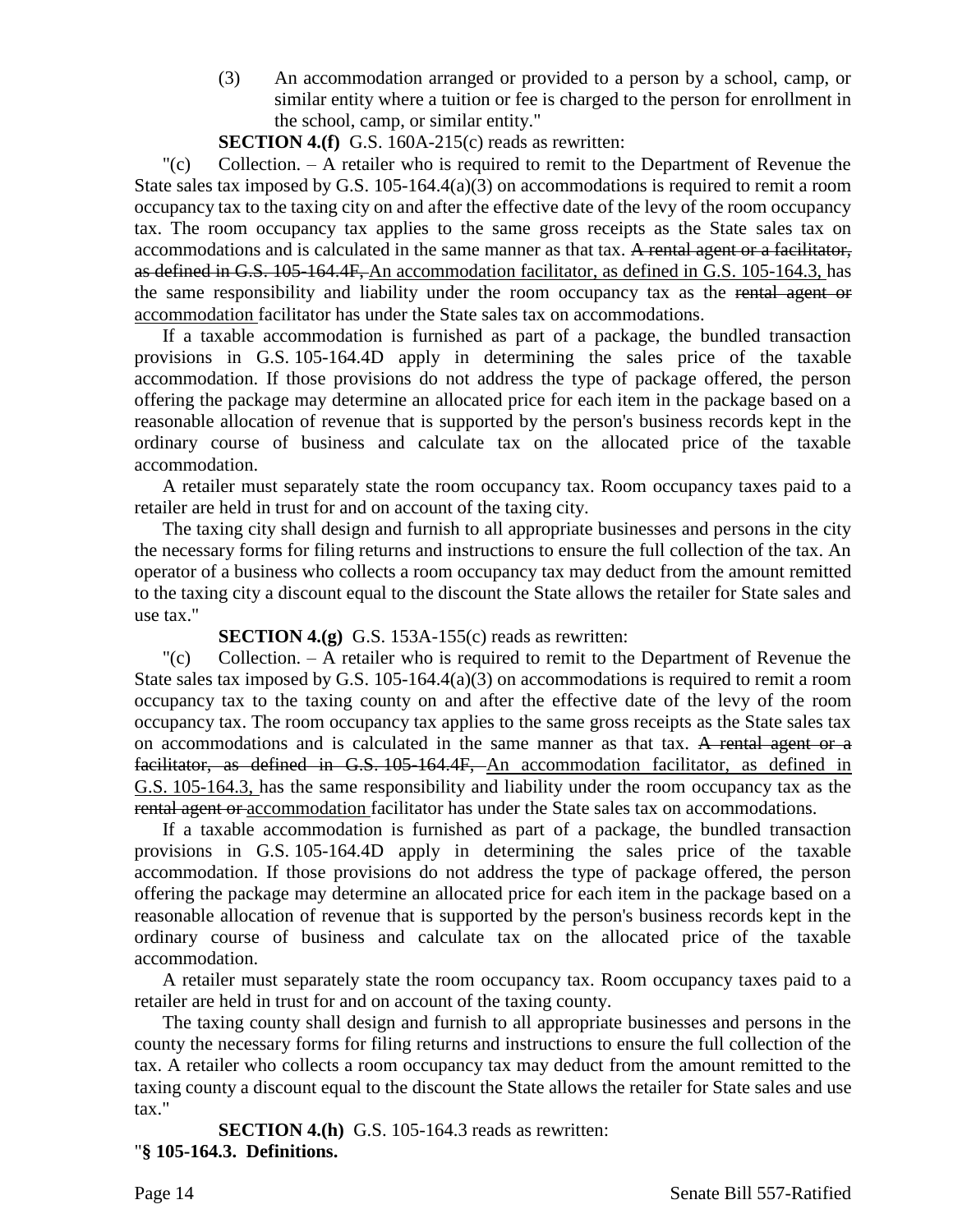The following definitions apply in this Article:

- … (1b) Admission charge. – Gross receipts derived for the right to attend an entertainment activity. The term includes a charge for a single ticket, a multi-occasion ticket, a seasonal pass, and an annual pass; a membership fee that provides for admission; a cover charge; a surcharge; a convenience fee, a processing fee, a facility charge, a facilitation fee, or similar charge; or any other charges included in gross receipts derived from admission.
- (1c) Admission facilitator. A person who accepts payment of an admission charge to an entertainment activity and who is not the operator of the venue where the entertainment activity occurs.
- … (1f) Amenity. – A feature that increases the value or attractiveness of an entertainment activity that allows a person access to items that are not subject to tax under this Article and that are not available with the purchase of admission to the same event without the feature. The term includes parking privileges, special entrances, access to areas other than general admission, mascot visits, and merchandise discounts. The term does not include any charge for food, prepared food, and alcoholic beverages subject to tax under this Article.
- (9a) Entertainment activity. An activity listed in this subdivision:
	- a. A live performance or other live event of any kind, the purpose of which is for entertainment.
	- b. A movie, motion picture, or film.
	- c. A museum, a cultural site, a garden, an exhibit, a show, or a similar attraction.
	- d. A guided tour at any of the activities listed in sub-subdivision c. of this subdivision.
- …."

…

**SECTION 4.(i)** G.S. 105-164.4G reads as rewritten:

## "**§ 105-164.4G. Entertainment activity.**

- (a) Definition. The following definitions apply in this section:
	- (1) Admission charge. Gross receipts derived for the right to attend an entertainment activity. The term includes a charge for a single ticket, a multi-occasion ticket, a seasonal pass, and an annual pass; a membership fee that provides for admission; a cover charge; a surcharge; a convenience fee, a processing fee, a facility charge, a facilitation fee, or similar charge; or any other charges included in gross receipts derived from admission.
	- $(2)$  Amenity.  $\Delta$  feature that increases the value or attractiveness of an entertainment activity that allows a person access to items that are not subject to tax under this Article and that are not available with the purchase of admission to the same event without the feature. The term includes parking privileges, special entrances, access to areas other than general admission, mascot visits, and merchandise discounts. The term does not include any charge for food, prepared food, and alcoholic beverages subject to tax under this Article.
	- (3) Entertainment activity. An activity listed in this subdivision:
		- a. A live performance or other live event of any kind, the purpose of which is for entertainment.
		- b. A movie, motion picture, or film.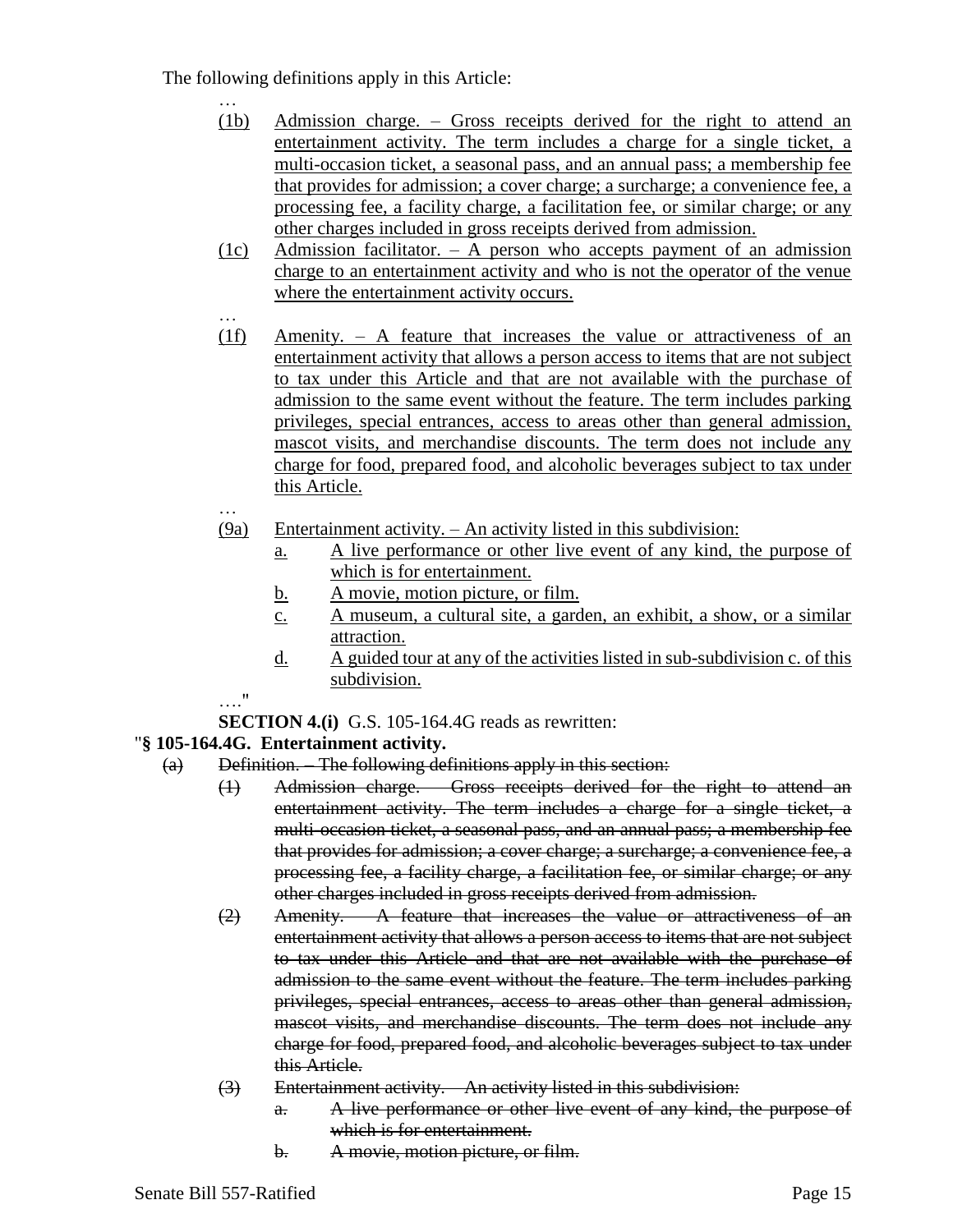- c. A museum, a cultural site, a garden, an exhibit, a show, or a similar attraction.
- d. A guided tour at any of the activities listed in sub-subdivision c. of this subdivision.
- (4) Facilitator. A person who accepts payment of an admission charge to an entertainment activity and who is not the operator of the venue where the entertainment activity occurs.

(b) Tax. – The gross receipts derived from an admission charge to an entertainment activity are taxed at the general rate set in G.S. 105-164.4. The tax is due and payable by the retailer in accordance with G.S. 105-164.16. For purposes of the tax imposed by this section, the retailer is the applicable person listed below:

- (1) The operator of the venue where the entertainment activity occurs, unless the retailer and the admission facilitator have a contract between them allowing for dual remittance, as provided in subsection (d) of this section.
- (2) The person that provides the entertainment and that receives admission charges directly from a purchaser.
- (3) A person other than a person listed in subdivision (1) or (2) of this subsection that receives gross receipts derived from an admission charge sold at retail.

(c) Admission Facilitator.  $-\bf{A}$ -An admission facilitator must report to the retailer with whom it has a contract the admission charge a consumer pays to the admission facilitator for an entertainment activity. The admission facilitator must send the retailer the portion of the gross receipts the admission facilitator owes the retailer and the tax due on the gross receipts derived from an admission charge no later than 10 days after the end of each calendar month. A-An admission facilitator that does not send the retailer the tax due on the gross receipts derived from an admission charge is liable for the amount of tax the admission facilitator fails to send to the retailer. A An admission facilitator is not liable for tax sent to a retailer but not remitted by the retailer to the Secretary. Tax payments received by a retailer from  $a$ -an admission facilitator are held in trust by the retailer for remittance to the Secretary. A retailer that receives a tax payment from  $\theta$  an admission facilitator must remit the amount received to the Secretary. A retailer is not liable for tax due but not received from  $a$ -an admission facilitator. The requirements imposed by this subsection on a retailer and  $a$ -an admission facilitator are considered terms of the contract between the retailer and the admission facilitator.

(d) Dual Remittance. – The tax due on the gross receipts derived from an admission charge may be partially reported and remitted to the operator of the venue for remittance to the Department and partially reported and remitted by the admission facilitator directly to the Department. The portion of the tax not reported and remitted to the operator of the venue must be reported and remitted directly by the admission facilitator to the Department. A An admission facilitator that elects to remit tax under the dual remittance option is required to obtain a certificate of registration in accordance with G.S. 105-164.29. A An admission facilitator is subject to the provisions of Article 9 of this Chapter.  $\mathbf{u}$ 

**SECTION 4.(j)** G.S. 105-164.3 reads as rewritten: "**§ 105-164.3. Definitions.**

The following definitions apply in this Article:

- … (38c) Service contract facilitator.  $- A$  person who contracts with the obligor of a service contract to market the service contract and accepts payment from the purchaser for the service contract.
- …." **SECTION 4.(k)** G.S. 105-164.4I reads as rewritten:

"**§ 105-164.4I. Service contracts.**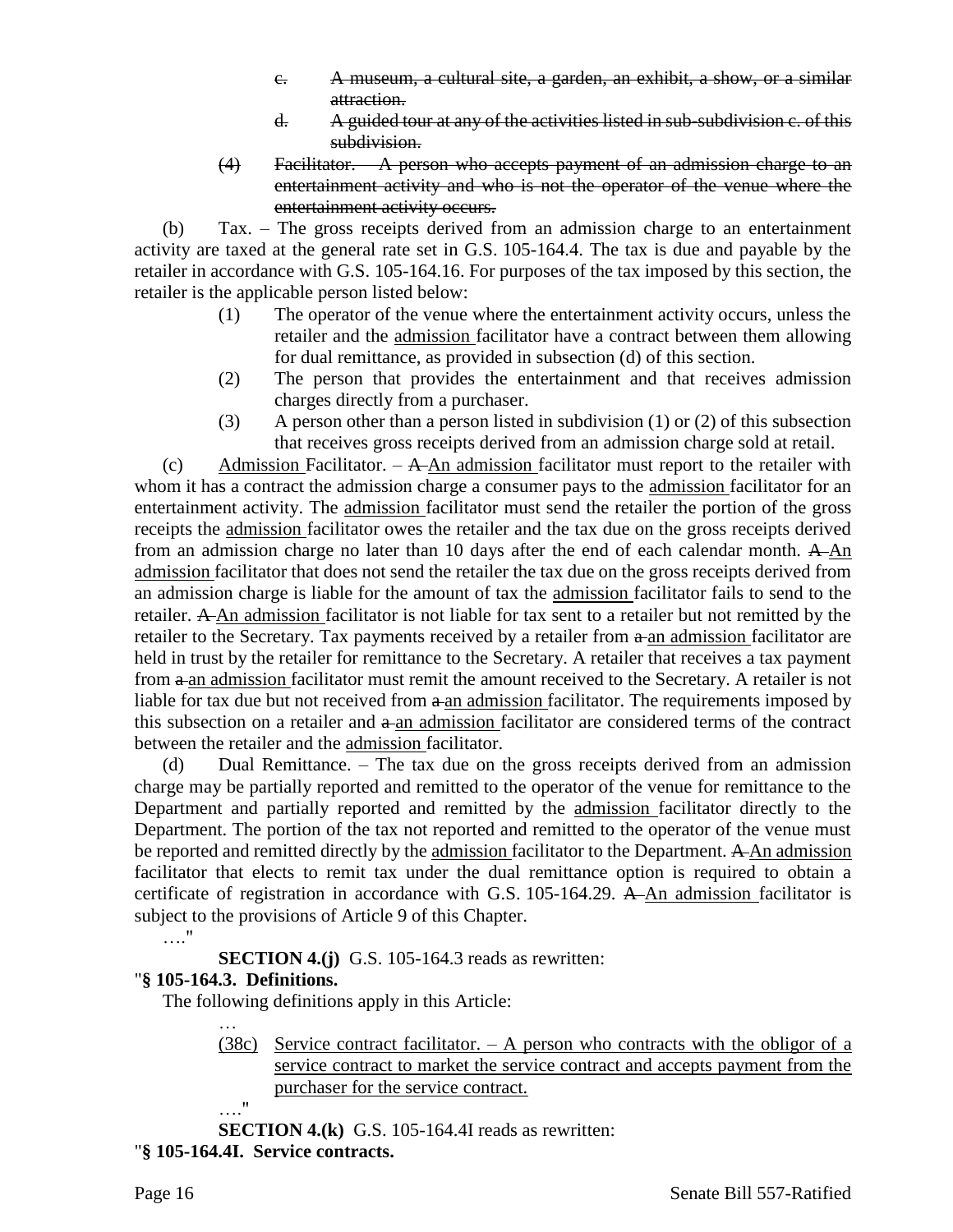(a) Tax. – The sales price of or the gross receipts derived from a service contract or the renewal of a service contract sold at retail is subject to the general rate of tax set in G.S. 105-164.4 and is sourced in accordance with the sourcing principles in G.S. 105-164.4B. The retailer of a service contract is required to collect the tax due at the time of the retail sale of the contract and is liable for payment of the tax. The tax is due and payable in accordance with G.S. 105-164.16. The retailer of a service contract is the applicable person listed below:

- (1) When a service contract is sold at retail to a purchaser by the obligor under the contract, the obligor is the retailer.
- (2) When a service contract is sold at retail to a purchaser by a service contract facilitator on behalf of the obligor under the contract, the service contract facilitator is the retailer unless the provisions of subdivision (3) of this subsection apply.
- (3) When a service contract is sold at retail to a purchaser by a service contract facilitator on behalf of the obligor under the contract and there is an agreement between the service contract facilitator and the obligor that states the obligor will be liable for the payment of the tax, the obligor is the retailer. The service contract facilitator must send the retailer the tax due on the sales price of or gross receipts derived from the service contract no later than 10 days after the end of each calendar month. A service contract facilitator that does not send the retailer the tax due on the sales price or gross receipts is liable for the amount of tax the service contract facilitator fails to send. A service contract facilitator is not liable for tax sent to a retailer but not remitted by the retailer to the Secretary. Tax payments received by a retailer from a service contract facilitator are held in trust by the retailer for remittance to the Secretary. A retailer that receives a tax payment from a service contract facilitator must remit the amount received to the Secretary. A retailer is not liable for tax due but not received from a service contract facilitator. The requirements imposed by this subdivision on a retailer and a service contract facilitator are considered terms of the agreement between the retailer and the service contract facilitator.

…

(e) Definition. – For purposes of this section, the term "facilitator" means a person who contracts with the obligor of the service contract to market the service contract and accepts payment from the purchaser for the service contract."

**SECTION 4.(***l***)** G.S. 105-164.22 reads as rewritten:

## "**§ 105-164.22. Record-keeping requirements, inspection authority, and effect of failure to keep records.**

(a) Record Keeping Generally. – Retailers, wholesale merchants, facilitators, real property contractors, and consumers must keep records that establish their tax liability under this Article. The Secretary or a person designated by the Secretary may inspect these records at any reasonable time during the day.

(b) Retailers. – A retailer's records must include records of the retailer's gross income, gross sales, net taxable sales, and all items purchased for resale. resale, and any reports or records related to transactions with a facilitator with whom it has a contract as provided in this Article. Failure of a retailer to keep records that establish that a sale is exempt under this Article subjects the retailer to liability for tax on the sale.

(c) Wholesale Merchants. – A wholesale merchant's records must include a bill of sale for each customer that contains the name and address of the purchaser, the date of the purchase, the item purchased, and the sales price at which the wholesale merchant sold of the item. A wholesale merchant must also keep records that establish a sale is exempt from tax and any reports or records related to transactions with a facilitator with whom it has a contract as provided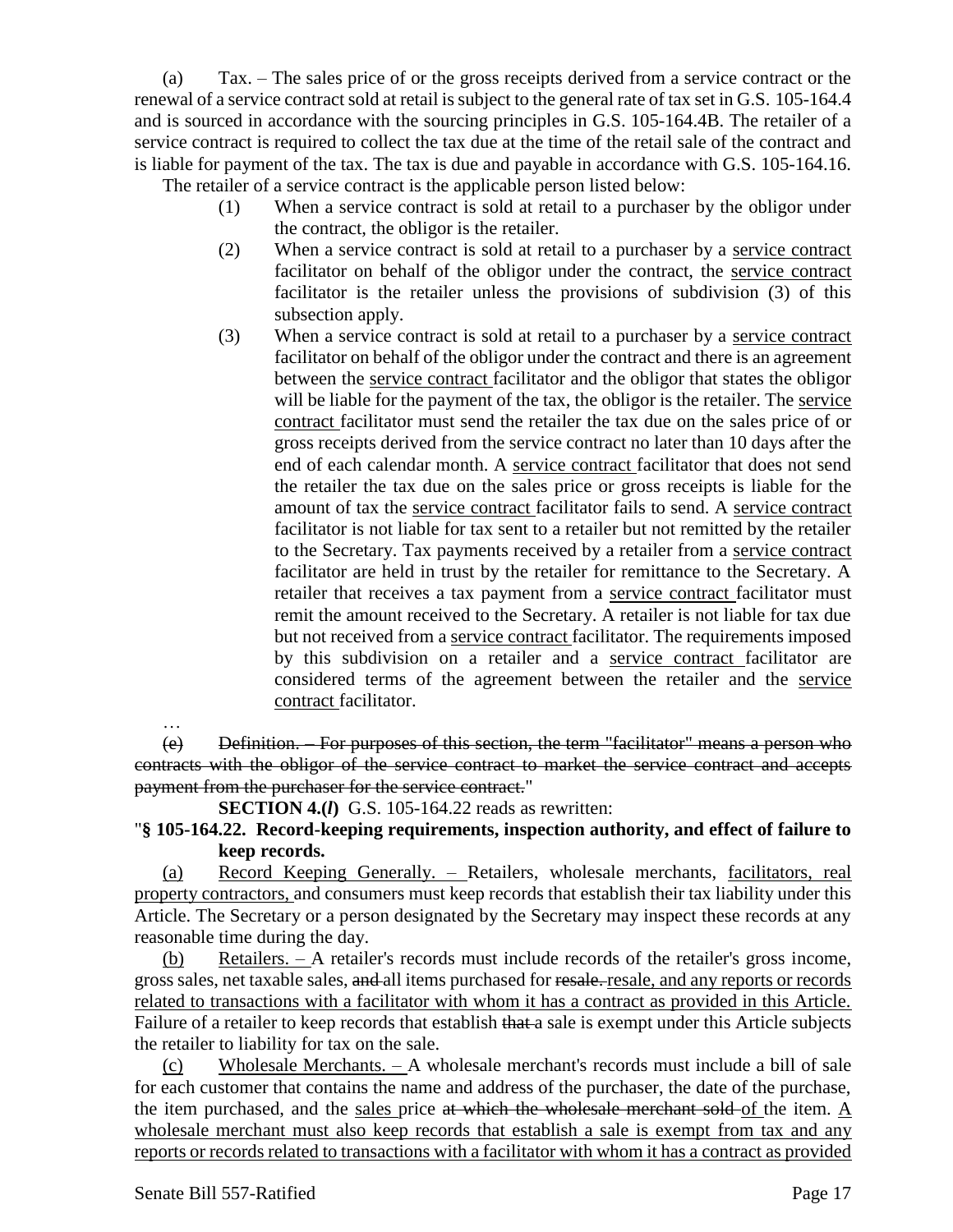in this Article. Failure of a wholesale merchant to keep these-records for the sale of an item that establish a sale is exempt from tax under this Article subjects the wholesale merchant to liability for tax at the rate that applies to the retail sale of the item.

(d) Facilitators. – A facilitator's records must include records of the facilitator's gross income, gross sales, net taxable sales, all items purchased for resale, any reports or records related to transactions with a retailer with whom it has a contract as provided in this Article, and any other records that establish its tax liability. Failure of a facilitator to keep records that establish a sale is exempt from tax under this Article subjects the facilitator to liability for tax on the sale.

(e) Real Property Contractors. – A real property contractor's records must include substantiation that a transaction is a real property contract or a mixed transaction contract pursuant to G.S. 105-164.4H(a1). Failure of a real property contractor to keep records that establish a real property contract under this Article subjects the real property contractor to liability for tax on the sale.

(f) Consumers. – A consumer's records must include an invoice or other statement of the purchase price of an item the consumer purchased from inside or outside the State. State and any sales and use tax paid thereon. Failure of the consumer to keep these records subjects the consumer to liability for tax on the purchase price of the item, as determined by the Secretary."

**SECTION 4.(m)** G.S. 105-164.3, as amended by subsection (a) of this section, reads as rewritten:

### "**§ 105-164.3. Definitions.**

…

The following definitions apply in this Article:

- $(1)(1d)$  Advertising and promotional direct mail. Printed material that meets the definition of "direct mail" and the primary purpose of which is to attract public attention to a product, an item, person, business, or organization, or to attempt to sell, popularize, or secure financial support for a product, an item, person, business, or organization. As used in this subdivision, "product" means tangible personal property, digital property, or a service.
- (1e) Affiliate. Defined in G.S. 105-130.2.
- …
- $\left(\frac{1}{a}\right)(1)$  Analytical services. Testing laboratories that are included in national industry 541380 of NAICS or medical laboratories that are included in national industry 621511 of NAICS.
- $\frac{(1b)(1h)}{h}$  Ancillary service. A service associated with or incidental to the provision of a telecommunications service. The term includes detailed communications billing, directory assistance, vertical service, and voice mail service. A vertical service is a service, such as call forwarding, caller ID, three-way calling, and conference bridging, that allows a customer to identify a caller or manage multiple calls and call connections.
- $(1f)(1i)$ Audio work. A series of musical, spoken, or other sounds, including a ringtone.
- $\frac{1}{2}(1j)$  Audiovisual work. A series of related images and any sounds accompanying the images that impart an impression of motion when shown in succession.
- $\frac{(\text{1h})(1k)}{(\text{1h})(1k)}$  Aviation gasoline. Defined in G.S. 105-449.60.
- $(H<sub>i</sub>)(1l)$ Bundled transaction. A retail sale of two or more distinct and identifiable products, items, at least one of which is taxable and one of which is exempt, nontaxable, for one nonitemized price. The term does not apply to real property and or services to real property. Products Items are not sold for one nonitemized price if an invoice or another sales document made available to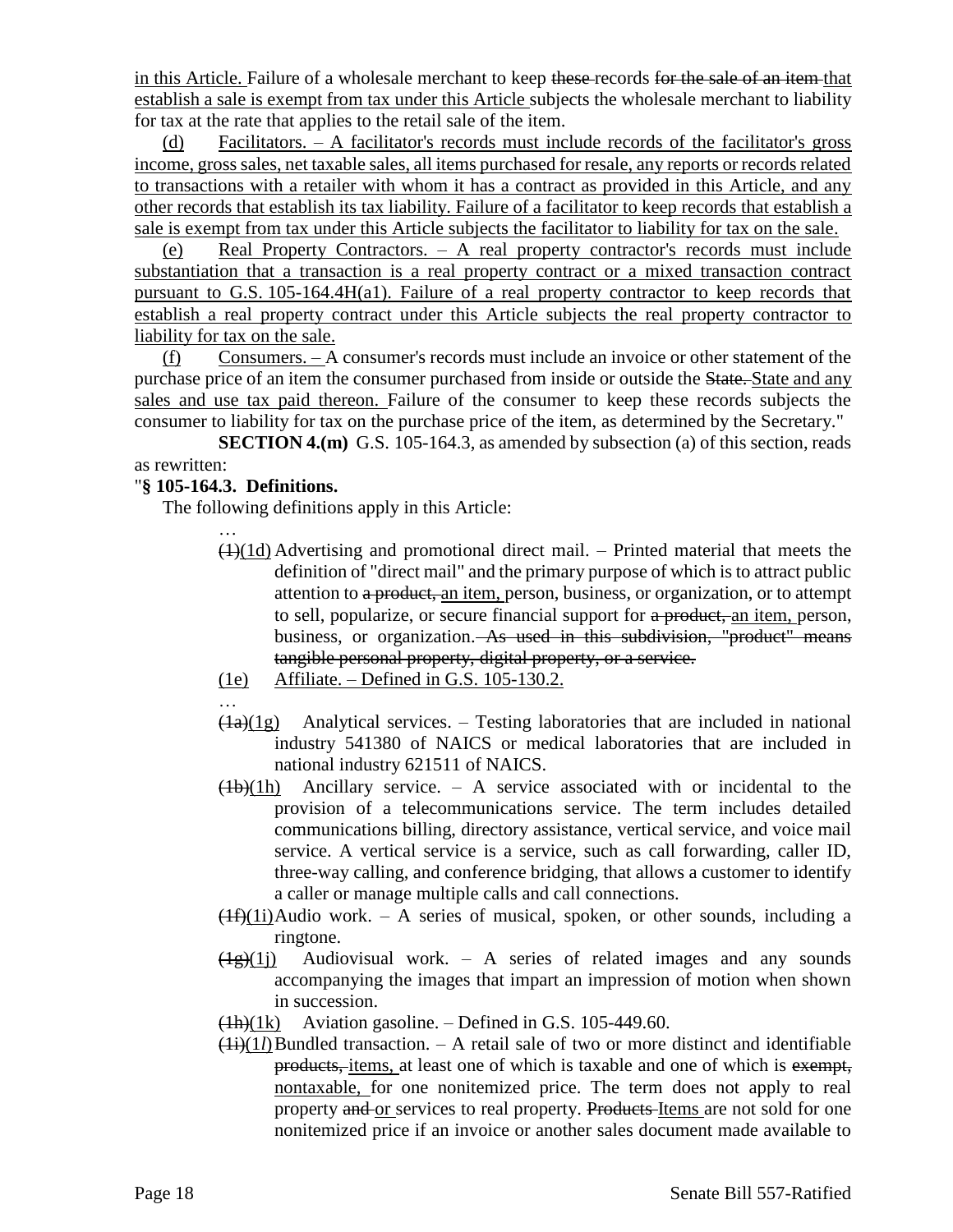the purchaser separately identifies the price of each product. item. A bundled transaction does not include the retail sale of any of the following:

- a. A product An item and any packaging item that accompanies the product-item and is exempt under G.S. 105-164.13(23).
- b. A sale of two or more products items whose combined price varies, or is negotiable, depending on the products-items the purchaser selects.
- c. A sale of a product an item accompanied by a transfer of another product item with no additional consideration.
- d. A product An item and the delivery or installation of the product-item.
- e. A product An item and any service necessary to complete the sale.
- $(1k)(1m)$  Business. An activity a person engages in or causes another to engage in with the object of gain, profit, benefit, or advantage, either direct or indirect. The term does not include an occasional and isolated sale or transaction by a person who does not claim to be engaged in business.
- $(Hm)(1n)$  Cable service. The one-way transmission to subscribers of video programming or other programming service and any subscriber interaction required to select or use the service.
- (2c) Capital improvement. One or more of the following:

…

…

- k. An addition or alteration to real property that is permanently affixed or installed to real property and is not an activity listed in subdivision (33*l*) (33m) of this section as repair, maintenance, and installation services.
- …

…

- (9) Engaged in business. Any of the following:
	- a. Maintaining, occupying, or using permanently or temporarily, directly or indirectly, or through a subsidiary or agent, by whatever name called, any office, place of distribution, sales or sample room, warehouse or storage place, or other place of business for selling or delivering tangible personal property, digital property, or a service for storage, use, or consumption in this State, or permanently or temporarily, directly or through a subsidiary, having any representative, agent, sales representative, marketplace facilitator subject to the requirements of G.S. 105-164.4J, or solicitor operating or transacting business by mobile phone application or other applications in this State in the selling or delivering. State. The fact that any corporate retailer, agent, or subsidiary engaged in business in this State may not be legally domesticated or qualified to do business in this State is immaterial.
	- e. Making marketplace-facilitated sales subject to the requirements of G.S. 105-164.4J.
- (9e) Facilitator. An accommodation facilitator, an admission facilitator, or a service contract facilitator.
- …  $(20b)(20e)$  Mixed transaction contract.  $-$  A contract that includes both a real property contract for a capital improvement and repair, maintenance, and installation services for real property that are not related to the capital improvement.

…

…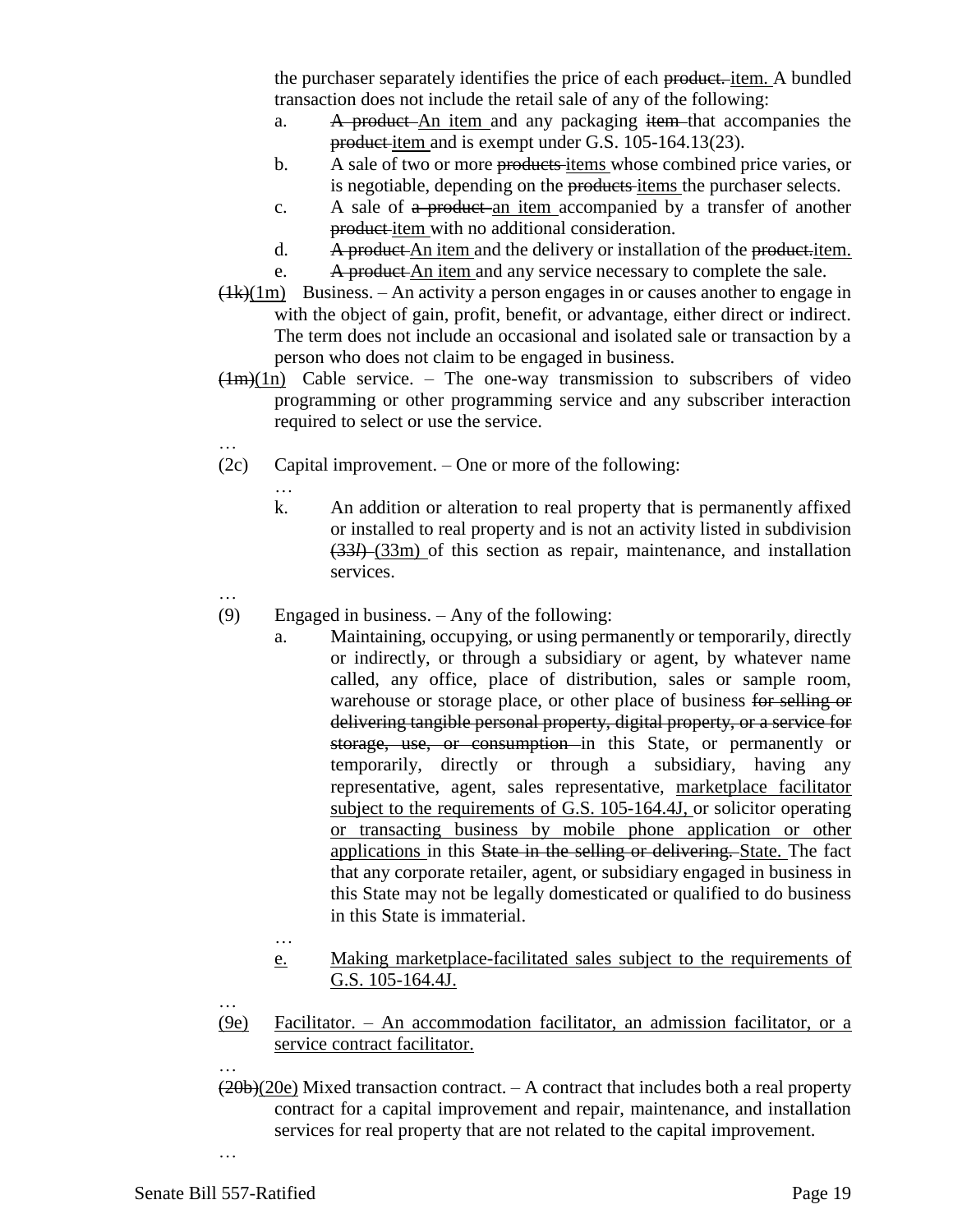- $(33j)$  Remote sale. A sale of tangible personal property or digital property an item ordered by mail, by telephone, via the Internet, mobile phone application, or by another similar method, to a purchaser who is in this State at the time the order is remitted, from method by a retailer who receives the order in another state and delivers the property-item or makes it accessible to a person in this State or causes it the item to be delivered or made accessible to a person in this State. State or performs a service sourced to this State. It is presumed that a resident of this State who remits makes an order was in this State at the time the order was remitted made.
- … (33*l*)(33m)Repair, maintenance, and installation services. – The term includes the activities listed in this subdivision and applies to tangible personal property, motor vehicle, vehicles, certain digital property, and real property. The term does not include services a service used to fulfill a real property contract taxed in accordance with G.S. 105-164.4H:G.S. 105-164.4H. The included activities are:
- … (35) Retailer. – Any of the following persons:
	- a. A person engaged in business of making sales at retail, offering to make sales at retail, or soliciting sales at retail of tangible personal property, digital property for storage, use, or consumption in this State, or services items sourced to this State. When the Secretary finds it necessary for the efficient administration of this Article to regard any sales representatives, solicitors, representatives, consignees, peddlers, or truckers as agents of the dealers, distributors, consignors, supervisors, employers, or persons under whom they operate or from whom they obtain the items sold by them regardless of whether they are making sales on their own behalf or on behalf of these dealers, distributors, consignors, supervisors, employers, or persons, the Secretary may so regard them and may regard the dealers, distributors, consignors, supervisors, employers, or persons as "retailers" for the purpose of this Article.
	- b. A person, other than a real property contractor, engaged in business of delivering, erecting, installing, or applying tangible personal property or digital property for use in this State.
	- c. A person engaged in business of making a remote sale, if one of the conditions listed in G.S. 105-164.8(b) is met.
	- d. A person, other than a facilitator, person required to collect the State tax levied under this Article or the local taxes levied under Subchapter VIII of this Chapter and under Chapter 1096 of the 1967 Session Laws.
	- e. A marketplace facilitator that is subject to the requirements of G.S. 105-164.4J or a facilitator that is required to collect and remit the tax under this Article.

…."

**SECTION 4.(n)** There is no obligation to collect the sales and use tax required by this section retroactively.

**SECTION 4.(0)** If any provision of this section, or the application of any provision to a person or circumstance, is held to be invalid or unconstitutional, then the remainder of this section, and the application of the provisions to any person or circumstance, shall not be affected thereby.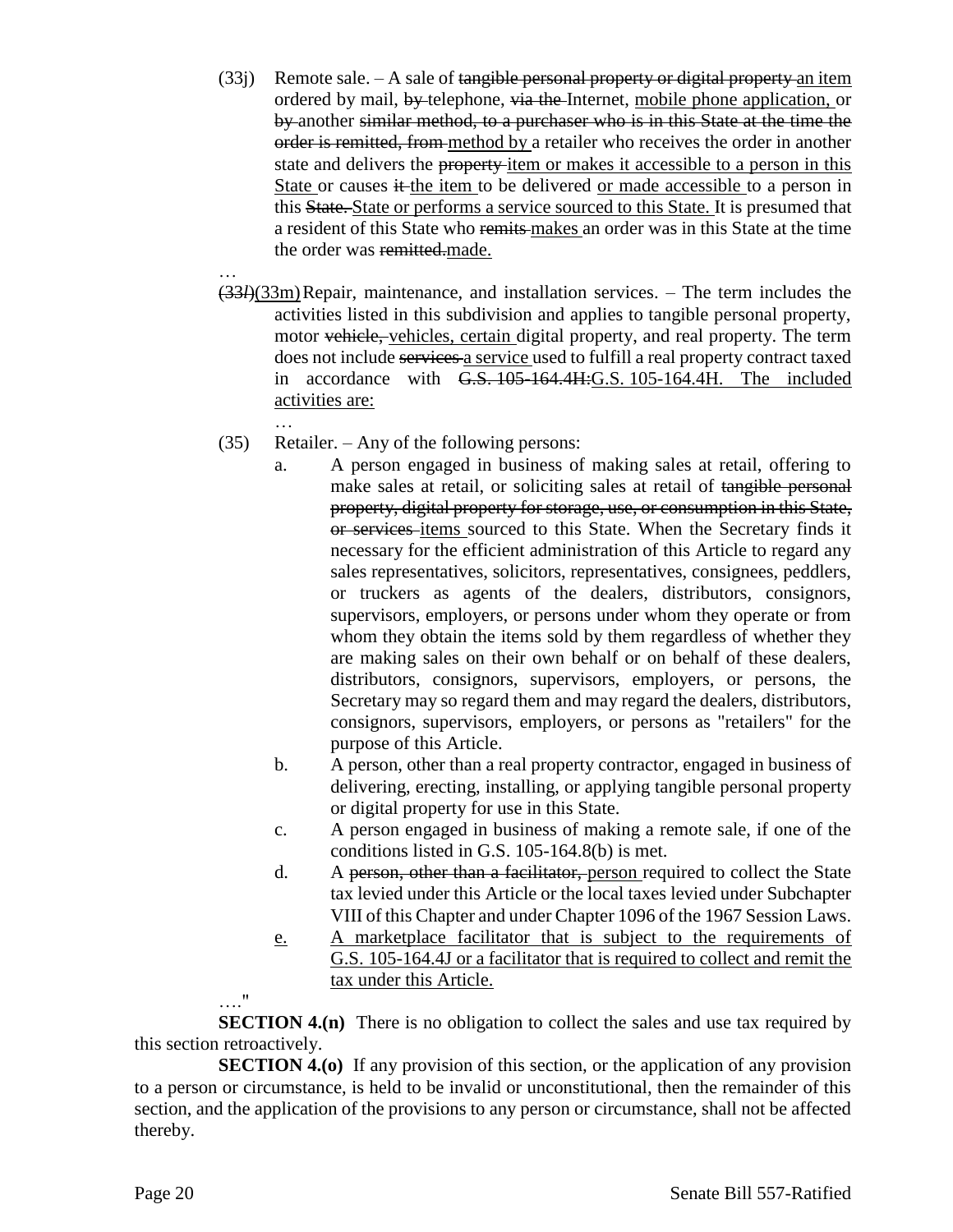**SECTION 4.(p)** The Revisor of Statutes is authorized to renumber the subdivisions of G.S. 105-164.3 to ensure that the subdivisions are listed in alphabetical order and in a manner that reduces the current use of alphanumeric designations, to make conforming changes, and to reserve sufficient space to accommodate future additions to the statutory section.

**SECTION 4.(q)** This section becomes effective February 1, 2020, and applies to sales occurring on or after that date.

### **REVENUE LAWS STUDY OF TAX SUNSET PROVISIONS**

**SECTION 5.** G.S. 120-70.106(a) reads as rewritten:

- "(a) The Revenue Laws Study Committee may:
	- (1) Study the revenue laws of North Carolina and the administration of those laws.
	- (2) Review the State's revenue laws to determine which laws need clarification, technical amendment, repeal, or other change to make the laws concise, intelligible, easy to administer, and equitable.
	- (2a) Review any tax provision set to sunset within one year of the beginning of next regular session of the General Assembly to determine whether the sunset needs to be extended.
	- (3) Call upon the Department of Revenue to cooperate with it in the study of the revenue laws.
	- (4) Report to the General Assembly at the beginning of each regular session concerning its determinations of needed changes in the State's revenue laws.

These powers, which are enumerated by way of illustration, shall be liberally construed to provide for the maximum review by the Committee of all revenue law matters in this State."

## **TECHNICAL CHANGES**

**SECTION 6.** G.S. 105-164.13(61a) reads as rewritten:

- "(61a) The sales price of or the gross receipts derived from the repair, maintenance, and installation services and service contracts listed in this subdivision are exempt from tax. Except as otherwise provided in this subdivision, property and services used to fulfill either a repair, maintenance, or installation service or a service contract exempt from tax under this subdivision are taxable. The list of repair, maintenance, and installation services and service contracts exempt from tax under this subdivision is as follows:
	- …
	- k. Self-service ear-vehicle wash or vacuum and limited-service vehicle wash. For purposes of this sub-subdivision, the following definitions apply:
		- 1. Limited-service vehicle wash. The cleaning of a vehicle by mechanical means where the only activities performed by an employee include one or more of the following: (i) receiving payment for the transaction, (ii) guiding the vehicle into the entrance or exit of a conveyor, (iii) applying low-pressure spray of chemicals to the vehicle prior to the cleaning of the vehicle, or (iv) placing protective tape or covers on the vehicle prior to cleaning. The term does not include any activity whereby an employee physically touches the vehicle for the purpose of cleaning or restoring the vehicle, enters or cleans any part of the interior of the vehicle, or performs an activity on the vehicle other than one of those listed in this sub-sub-subdivision.